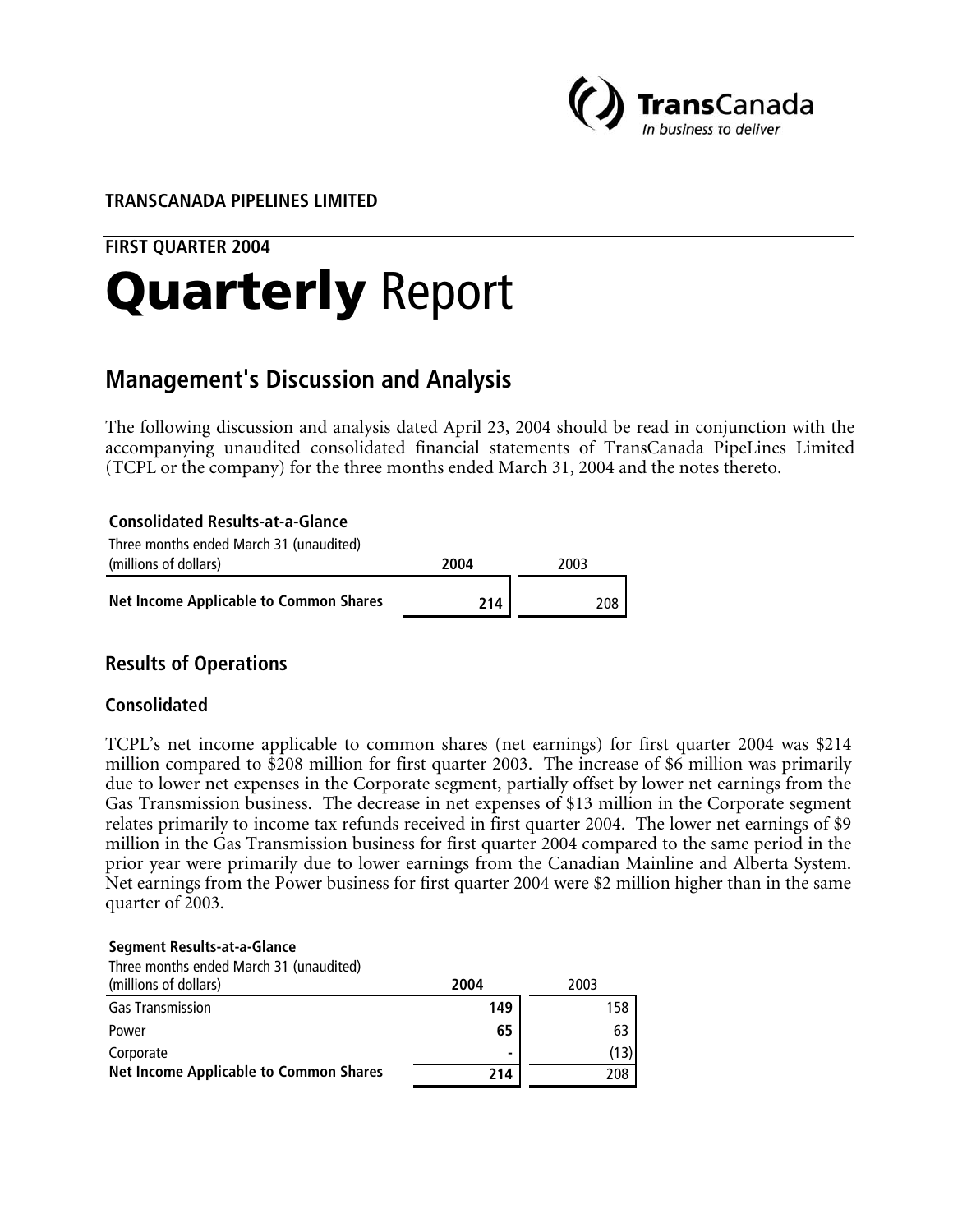Funds generated from operations of \$423 million for first quarter 2004 decreased \$34 million compared to first quarter 2003.

# **Gas Transmission**

The Gas Transmission business generated net earnings of \$149 million for the quarter ended March 31, 2004, compared to \$158 million for the same period in 2003.

#### **Gas Transmission Results-at-a-Glance**

Three months ended March 31 (unaudited)

| (millions of dollars)                      | 2004 | 2003 |
|--------------------------------------------|------|------|
| <b>Wholly-Owned Pipelines</b>              |      |      |
| Alberta System                             | 40   | 42   |
| <b>Canadian Mainline</b>                   | 64   | 71   |
| Foothills*                                 | 6    | 4    |
| <b>BC System</b>                           | 2    | 2    |
|                                            | 112  | 119  |
| <b>Other Gas Transmission</b>              |      |      |
| <b>Great Lakes</b>                         | 17   | 17   |
| Iroquois                                   | 8    | 7    |
| TC PipeLines, LP                           | 4    | 3    |
| Portland**                                 | 6    |      |
| Ventures LP                                | 3    | 2    |
| Trans Québec & Maritimes                   | 2    | 2    |
| CrossAlta                                  |      | 3    |
| TransGas de Occidente                      | 3    | 4    |
| Northern Development                       | (1)  | (1)  |
| General, administrative, support and other | (6)  | (5)  |
|                                            | 37   | 39   |
| Net earnings                               | 149  | 158  |
|                                            |      |      |

\* The remaining ownership interests in Foothills, previously not held by TCPL, were acquired on August 15, 2003.

\*\* TCPL increased its ownership interest in Portland to 43.4 per cent from 33.3 per cent on September 29, 2003 and to 61.7 per cent from 43.4 per cent on December 3, 2003.

# Wholly-Owned Pipelines

Alberta System's net earnings of \$40 million in first quarter 2004 decreased \$2 million compared to \$42 million in the same quarter of 2003, primarily due to a lower average investment base. Earnings in first quarter 2004 reflect the implicit return in the 2004 interim tolls approved by the Alberta Energy and Utilities Board (EUB). The 2004 interim tolls were based on the 2003 negotiated fixed revenue requirement of \$1.277 billion plus certain adjustments. The 2003 negotiated settlement did not include an explicit rate of return on equity or capital structure; as such, the first quarter 2004 earnings approximate a return equivalent to a 10.9 per cent rate of return on 32 per cent deemed common equity or alternatively an 8.7 per cent rate of return on 40 per cent deemed common equity. The 32 per cent deemed common equity is the last approved by the EUB in the 1995 General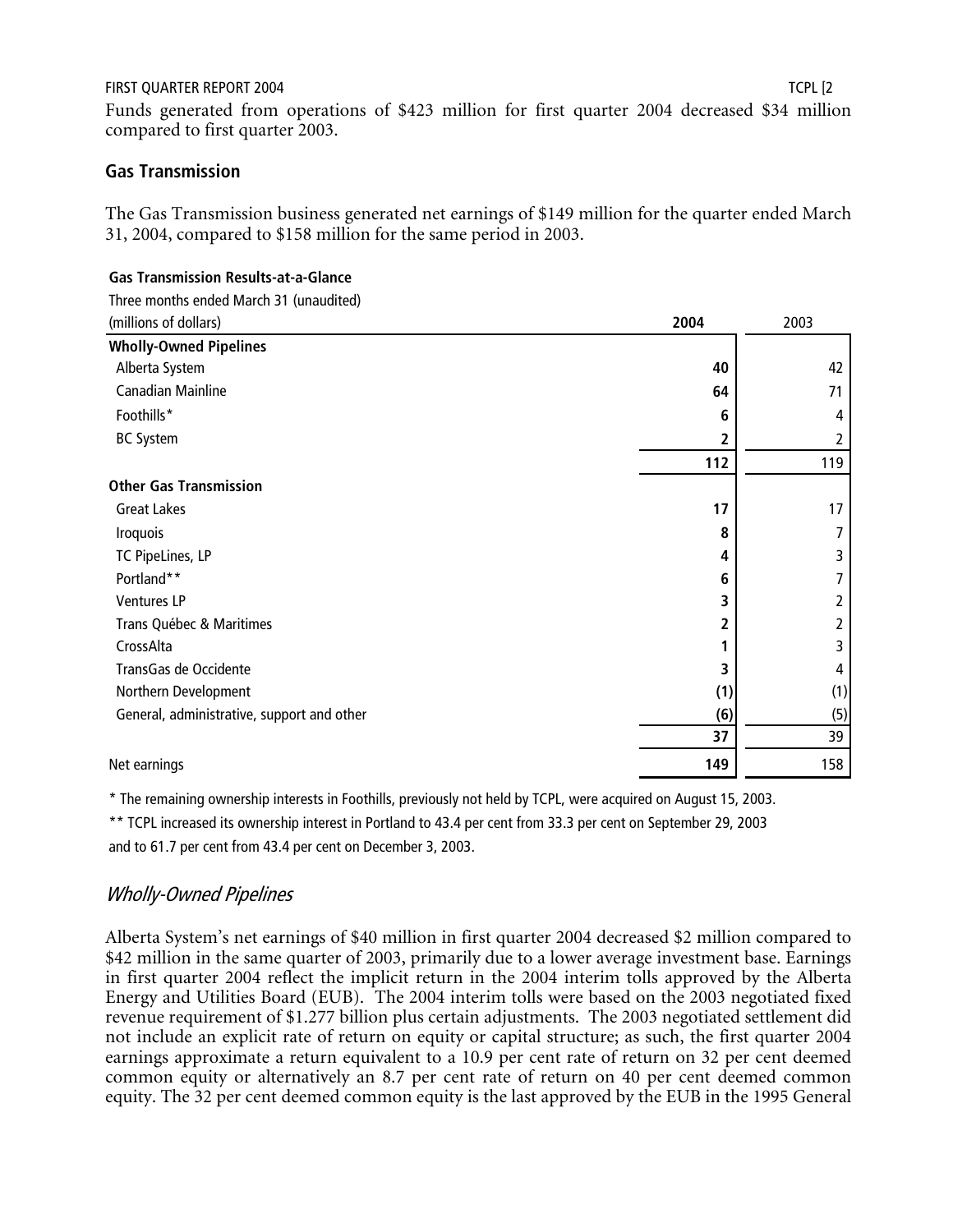Rate Application (GRA) and the 40 per cent deemed common equity is the requested amount in the current Generic Cost of Capital (GCOC) Proceeding.

Canadian Mainline's first quarter 2004 net earnings of \$64 million are \$7 million lower than net earnings for the same quarter in 2003. This decrease is primarily due to a lower rate of return on common equity of 9.56 per cent in 2004 compared to 9.79 per cent in 2003, as well as a lower average investment base. The common equity return of 9.56 per cent is implicit in the interim tolls for 2004 which were approved by the National Energy Board (NEB) in December 2003. Also included in first quarter 2004 are negative earnings adjustments of \$2 million after tax related to the estimate of incentive program earnings in 2003.

Foothills' net earnings of \$6 million in first quarter 2004 are \$2 million higher than the same quarter in 2003. The remaining ownership interests in Foothills, previously not held by TCPL, were acquired in August 2003, and resulted in higher net earnings in first quarter 2004.

| Three months ended March 31<br>(unaudited)                      |               | Alberta<br>System <sup>*</sup> |            | Canadian<br>Mainline** | Foothills*** |            |           | ВC<br>Svstem |
|-----------------------------------------------------------------|---------------|--------------------------------|------------|------------------------|--------------|------------|-----------|--------------|
|                                                                 | 2004          | 2003                           | 2004       | 2003                   | 2004         | 2003       | 2004      | 2003         |
| Average investment base (\$ millions)<br>Delivery volumes (Bcf) | 4.762         | 4.966                          | 8.314      | 8.692                  | 722          | 748        | 231       | 238          |
| Total<br>Average per day                                        | 1,013<br>11.1 | 1.062<br>11.8                  | 723<br>7.9 | 805<br>8.9             | 281<br>3.1   | 259<br>2.9 | 87<br>1.0 | 61<br>0.7    |

## **Operating Statistics**

\* Field receipt volumes for the Alberta System for the three months ended March 31, 2004 were 950 Bcf (2003 - 956 Bcf); average per day was 10.4 Bcf (2003 - 10.6 Bcf).

\*\* Canadian Mainline deliveries originating at the Alberta border and in Saskatchewan for the three months ended March 31, 2004 were 510 Bcf (2003 - 592 Bcf); average per day was 5.6 Bcf (2003 - 6.6 Bcf).

\*\*\* The remaining interests in Foothills were acquired in August 2003. The delivery volumes in the table represent 100 per cent of Foothills.

## Other Gas Transmission

TCPL's proportionate share of net earnings from Other Gas Transmission was \$37 million for the three months ended March 31, 2004 compared to \$39 million for the same period in 2003. The \$2 million decrease was primarily due to lower earnings from CrossAlta as a result of lower storage margins from unfavourable market conditions. Higher U.S. dollar net earnings of U.S. pipelines in first quarter 2004 compared to first quarter 2003 were offset by the unfavourable impact of a weaker U.S. dollar.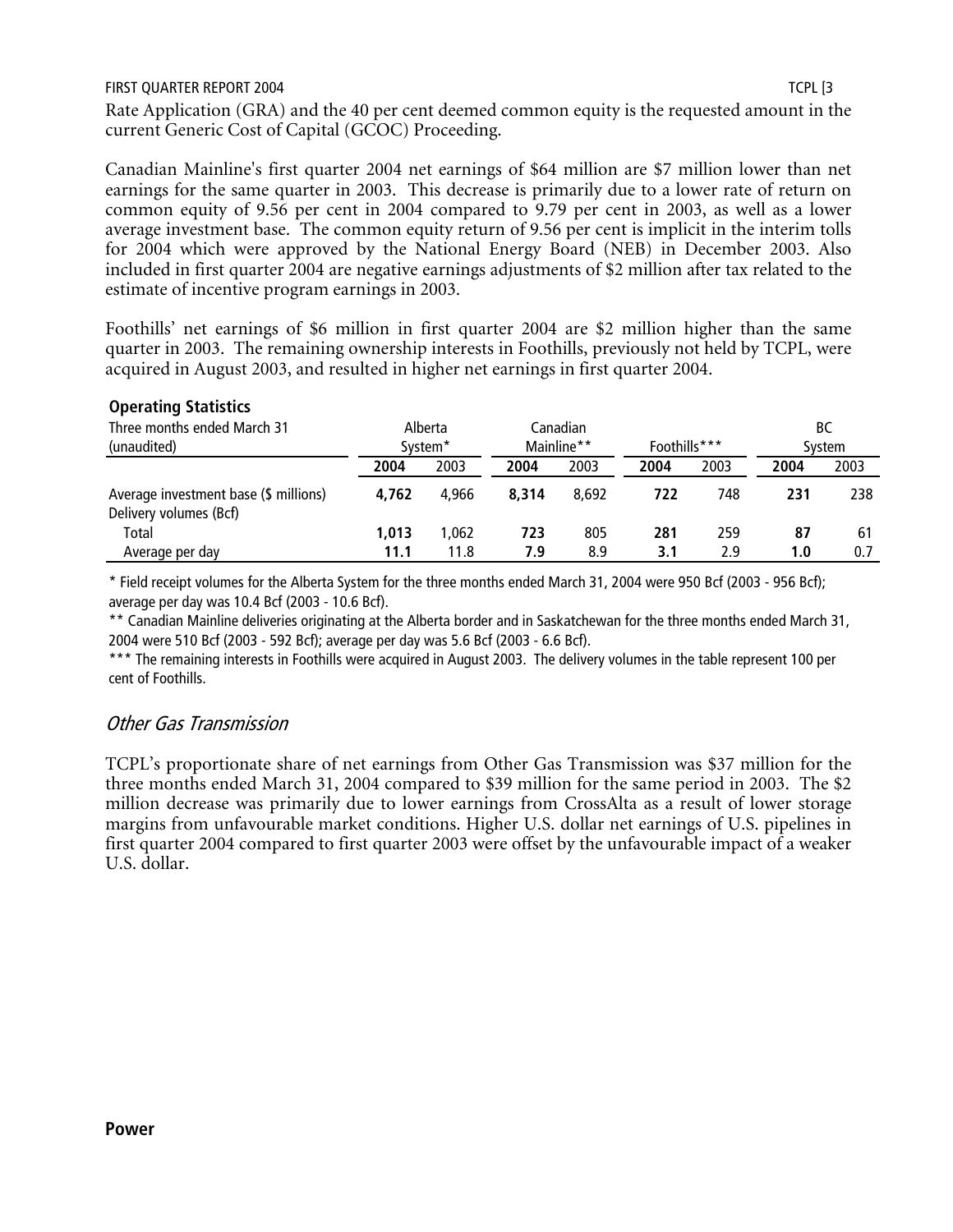#### **Power Results-at-a-Glance**

Three months ended March 31 (unaudited)

| (millions of dollars)                     | 2004 | 2003 |
|-------------------------------------------|------|------|
| <b>Western operations</b>                 | 35   | 43   |
| Eastern operations                        | 34   | 25   |
| <b>Bruce Power investment</b>             | 48   | 38   |
| Power LP investment                       | 10   | 11   |
| General, administrative and support costs | (25) | (21) |
| Operating and other income                | 102  | 96   |
| Financial charges                         | (2)  | (2)  |
| Income taxes                              | (35) | (31) |
| Net earnings                              | 65   | 63   |

Power's net earnings in first quarter 2004 of \$65 million increased \$2 million compared to \$63 million in first quarter 2003. Higher earnings from Bruce Power L.P. (Bruce Power) and Eastern Operations were the primary reason for the increase. Partially offsetting the increase were lower earnings from Western Operations and higher general, administrative and support costs.

#### Western Operations

Operating and other income for first quarter 2004 in Western Operations of \$35 million was \$8 million lower than first quarter 2003, mainly due to lower prices achieved on the overall sale of power in first quarter 2004, lower ManChief income in first quarter 2004 as a result of reduced dispatch levels and higher depreciation expense and lower electricity transmission tariffs in first quarter 2003.

## Eastern Operations

Operating and other income for first quarter 2004 in Eastern Operations of \$34 million was \$9 million higher compared to first quarter 2003. The increase was mainly due to increased water flows through the Curtis Palmer hydroelectric facilities, higher net margins on power sales reflecting the growth in the northeastern U.S. retail business with large commercial and industrial customers, and fees earned on the demobilization of the Cobourg temporary generation facility in Ontario. Partially offsetting these increases was the unfavourable impact of a weaker U.S. dollar in first quarter 2004.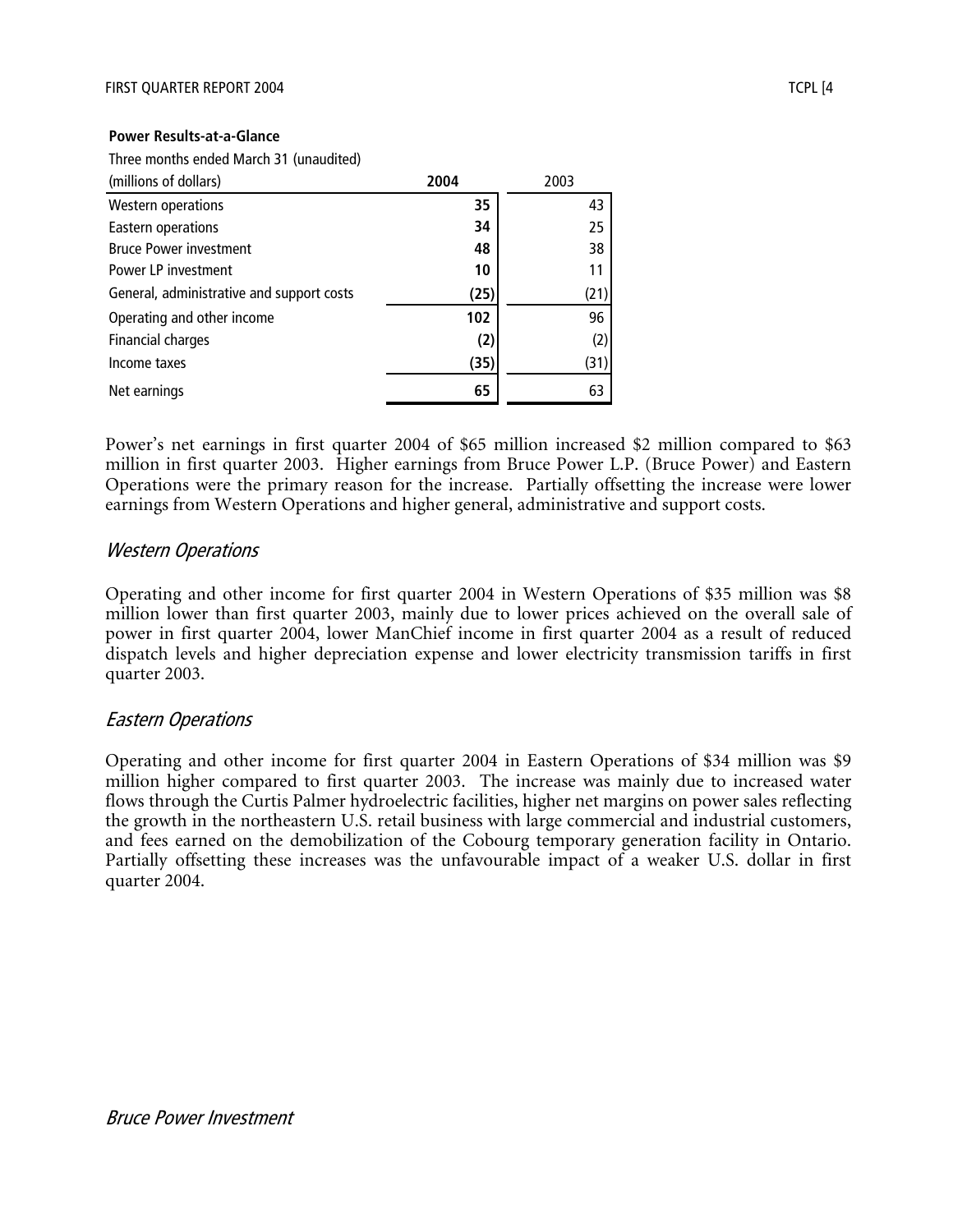| Three months ended March 31 (unaudited)                    |       |       |
|------------------------------------------------------------|-------|-------|
| (millions of dollars)                                      | 2004  | 2003  |
| Bruce Power (100 per cent basis)                           |       |       |
| Revenues                                                   | 399   | 398   |
| Operating expenses                                         | (250) | (194) |
| Operating income                                           | 149   | 204   |
| Financial charges                                          | (18)  | (16)  |
| Income before income taxes                                 | 131   | 188   |
| TCPL's interest in Bruce Power income before income taxes* | 41    | 34    |
| Adjustments                                                |       | 4     |
| TCPL's income from Bruce Power before income taxes         | 48    | 38    |

\* TCPL acquired its interest in Bruce Power on February 14, 2003. Bruce Power's 100 per cent income before income taxes from February 14, 2003 to March 31, 2003 was \$107 million.

Bruce Power contributed \$48 million of pre-tax equity income in first quarter 2004 compared to \$38 million in first quarter 2003. The increase primarily reflects TCPL's ownership for the entire first quarter 2004 compared to approximately six weeks of ownership in first quarter 2003. In addition, output was higher in first quarter 2004 as a result of the return to service of Units 3 and 4 which have increased Bruce Power's operating expenses and expanded capacity by approximately 1,500 megawatts (MW) from first quarter 2003. TCPL's share of power output for first quarter 2004 was approximately 2,530 gigawatt hours (GWh) compared to 1,087 GWh in first quarter 2003. Overall prices achieved during first quarter 2004 were approximately \$49 per megawatt hour (MWh) compared to an average realized price of \$57 per MWh in first quarter 2003. Approximately 50 per cent of the output was sold into Ontario's wholesale spot market in first quarter 2004 with the remainder being sold under longer term contracts. This represents an increase from 45 per cent sold into the spot market in first quarter 2003. On a per unit basis, the Bruce operating cost increased to \$31 per MWh in first quarter 2004 from \$28 per MWh in first quarter 2003.

Unit 3 began producing electricity to the Ontario electricity grid on January 8, 2004 and was considered commercially in-service March 1, 2004. The return to service of Unit 3 brings Bruce Power's capacity to 4,660 MW. The Bruce units ran at an average availability of 80 per cent in first quarter 2004, whereas average availability during TCPL's period of ownership ending March 31, 2003 was 100 per cent. A series of unplanned maintenance outages limited overall output in first quarter 2004. Unit 3 was offline for more than 50 per cent of the first two months of 2004 to perform maintenance on its heat transport system and repair a turbine bearing. While Unit 3 was down, Bruce Power completed additional work that had been planned for an outage later in the year. As a result, the planned outage for Unit 3 in second quarter 2004 has been cancelled. The maintenance outage on Unit 8, which began in third quarter 2003, was extended until January 28, 2004 to repair support plates in three of the unit's eight steam generators.

Equity income from Bruce Power is directly impacted by fluctuations in wholesale spot market prices for electricity as well as overall plant availability, which in turn, is impacted by scheduled and unscheduled maintenance. To reduce its exposure to spot market prices, Bruce Power has entered into fixed price sales contracts for approximately 45 per cent of planned output for the remainder of 2004. There is a planned maintenance outage at one of the Bruce A units for approximately five weeks of second quarter 2004.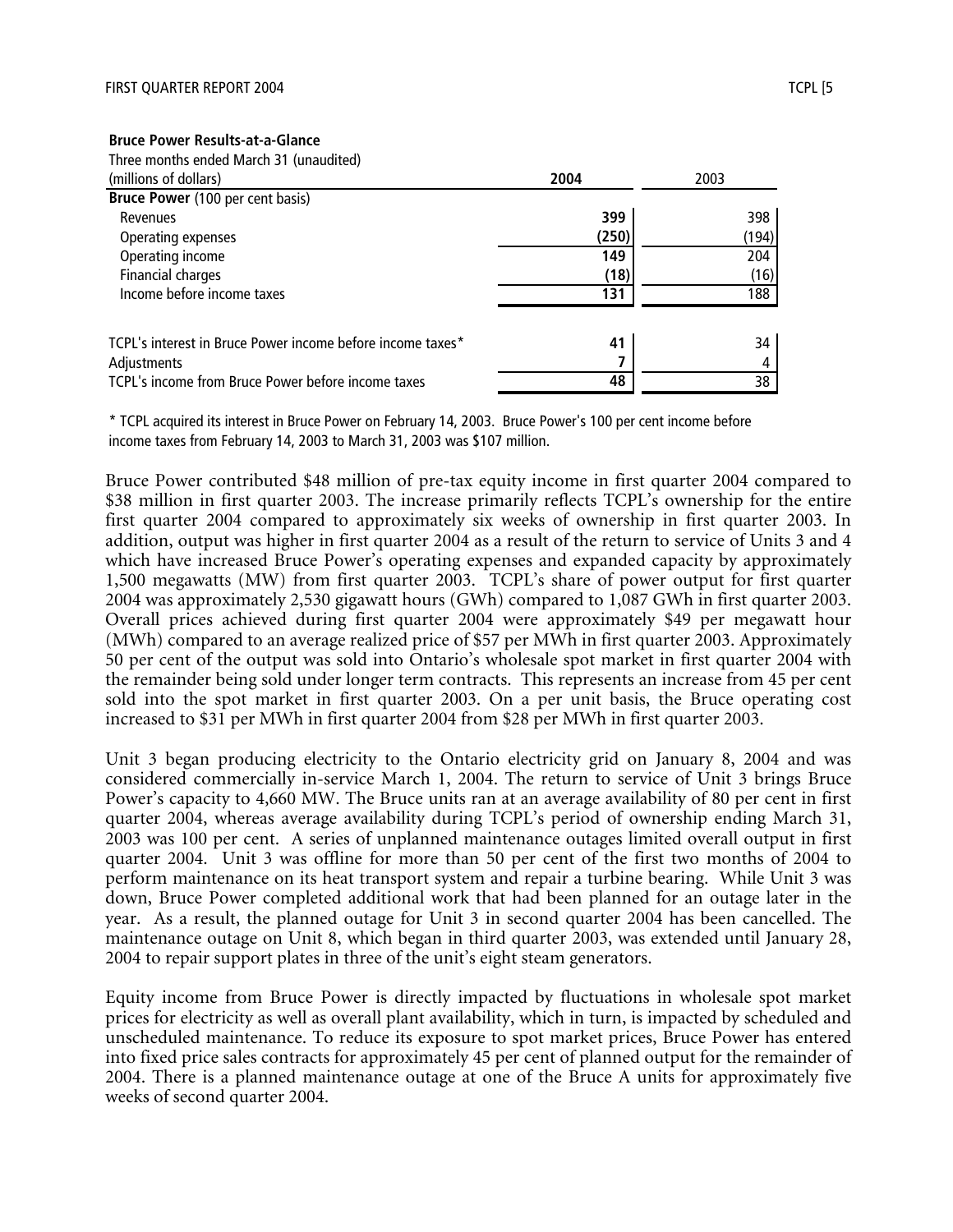On March 12, 2004, Bruce Power was granted a five year operational license from the Canadian Nuclear Safety Commission for its Bruce A and B generating stations.

# Power LP Investment

Operating and other income of \$10 million in first quarter 2004 from Power's 35.6 per cent investment in TransCanada Power, L.P. (Power LP) was consistent with first quarter 2003.

# General, Administrative and Support Costs

General, administrative and support costs increased \$4 million compared to first quarter 2003, mainly reflecting higher support costs as part of the company's increased investment in Power.

#### **Power Sales Volumes**

Three months ended March 31 (unaudited)

| (GWh)                     | 2004  | 2003  |
|---------------------------|-------|-------|
| Western operations*       | 2.876 | 3.091 |
| Eastern operations        | 1,611 | 1,685 |
| Bruce Power investment ** | 2,530 | 1,087 |
| Power LP investment       | 572   | 563   |
| Total                     | 7,589 | 6.426 |

\* Sales volumes include TCPL's share of the Sundance B power purchase arrangement (50 per cent).

\*\* Acquired on February 14, 2003. Sales volumes reflect TCPL's 31.6 per cent share of Bruce Power output.

#### **Weighted Average Plant Availability\***

| Three months ended March 31 (unaudited) | 2004 | 2003 |
|-----------------------------------------|------|------|
| Western operations                      | 99%  | 98%  |
| Eastern operations                      | 98%  | 84%  |
| Bruce Power investment **               | 80%  | 100% |
| <b>Power LP investment</b>              | 99%  | 98%  |
| All plants                              | 90%  | 96%  |

\* Plant availability represents the percentage of time in the year that the plant is available to generate power,

whether actually running or not and is reduced by planned and unplanned outages.

\*\* Acquired February 14, 2003. Bruce A Unit 3 is included effective March 1, 2004.

# **Corporate**

Net expenses were nil and \$13 million for the three months ended March 31, 2004 and 2003, respectively. The \$13 million decrease in net expenses is almost entirely due to income tax refunds and refund interest received in first quarter 2004 relating to prior years.

# **Liquidity and Capital Resources**

## **Funds Generated from Operations**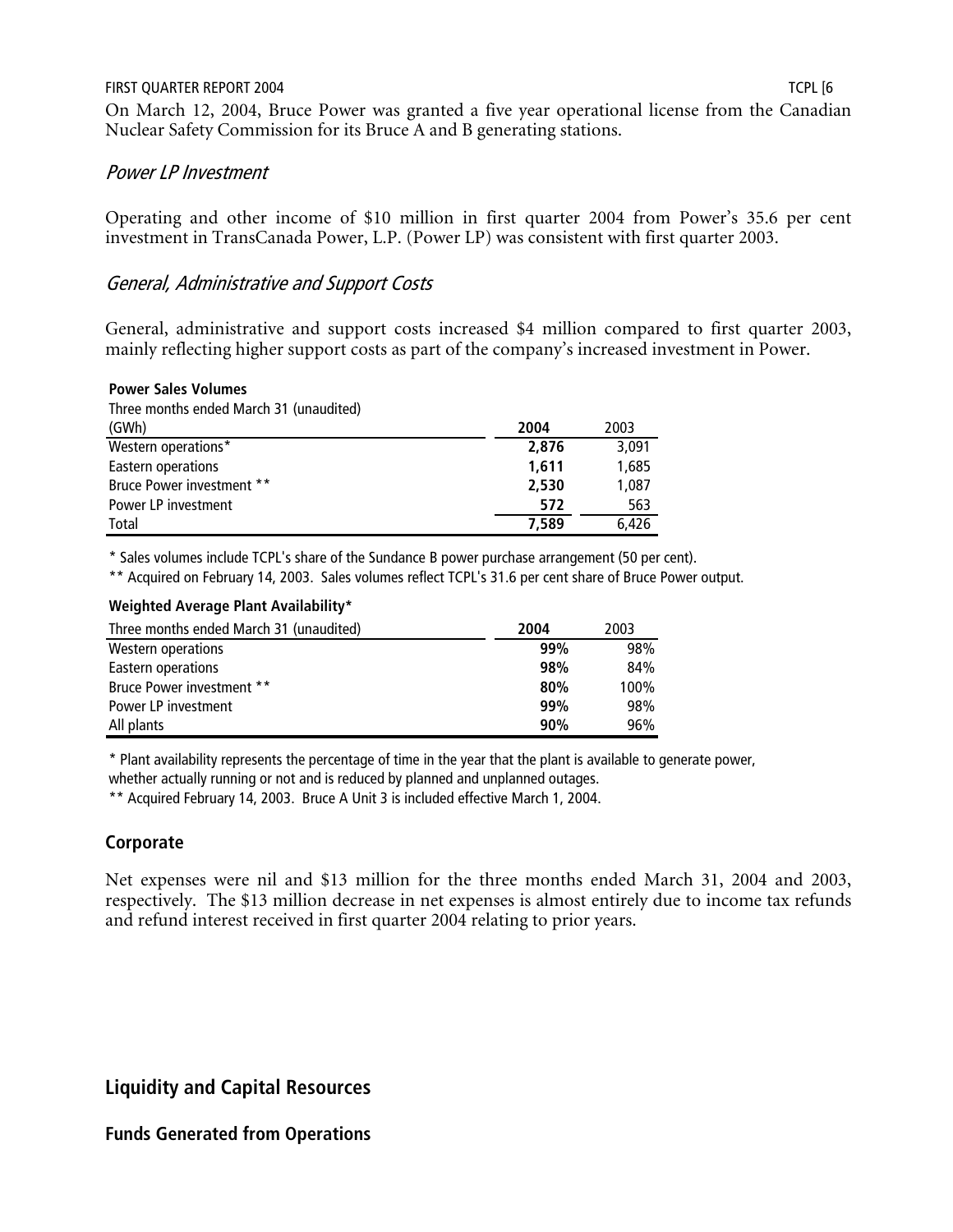Funds generated from continuing operations were \$423 million for the three months ended March 31, 2004 compared with \$457 million for the same period in 2003.

TCPL expects that its ability to generate sufficient amounts of cash in the short term and the long term, when needed, and to maintain financial capacity and flexibility to provide for planned growth is adequate and remains substantially unchanged since December 31, 2003.

## **Investing Activities**

In the three months ended March 31, 2004, capital expenditures, excluding acquisitions, totalled \$101 million (2003 - \$76 million) and related primarily to construction of new power plants and maintenance and capacity capital in the Gas Transmission business. Acquisitions for the three months ended March 31, 2004 were nil (2003 – \$409 million).

# **Financing Activities**

TCPL retired long-term debt of \$476 million in the quarter ended March 31, 2004. In February 2004, the company issued \$200 million of five year notes bearing interest at 4.1 per cent. In March 2004, the company issued US\$350 million of 30 year senior unsecured notes bearing interest at 5.6 per cent. For the quarter ended March 31, 2004, outstanding notes payable decreased by \$229 million, while cash and short-term investments increased by \$42 million.

# Dividends

On April 23, 2004, TCPL's Board of Directors declared a dividend for the quarter ending June 30, 2004 in an aggregate amount equal to the aggregate quarterly dividend to be paid on July 30, 2004 by TransCanada Corporation on the issued and outstanding common shares as at the close of business on June 30, 2004. The Board also declared regular dividends on TCPL's preferred shares.

# **Contractual Obligations**

There have been no material changes to TCPL's contractual obligations, including payments due for each of the next five years and thereafter, since December 31, 2003. For further information on these contractual obligations, refer to Management's Discussion and Analysis in TCPL's 2003 Annual Report.

# **Financial and Other Instruments**

The following represents the material changes to the company's risk management and financial instruments since December 31, 2003. The tables reflect the impact of hedge accounting changes adopted prospectively, effective January 1, 2004, as further discussed under Accounting Changes - Hedging Relationships.

# Foreign Exchange and Interest Rate Management Activity

The company manages the foreign exchange risk of U.S. dollar debt, U.S. dollar expenses and the interest rate exposures of the Alberta System, the Canadian Mainline and the Foothills System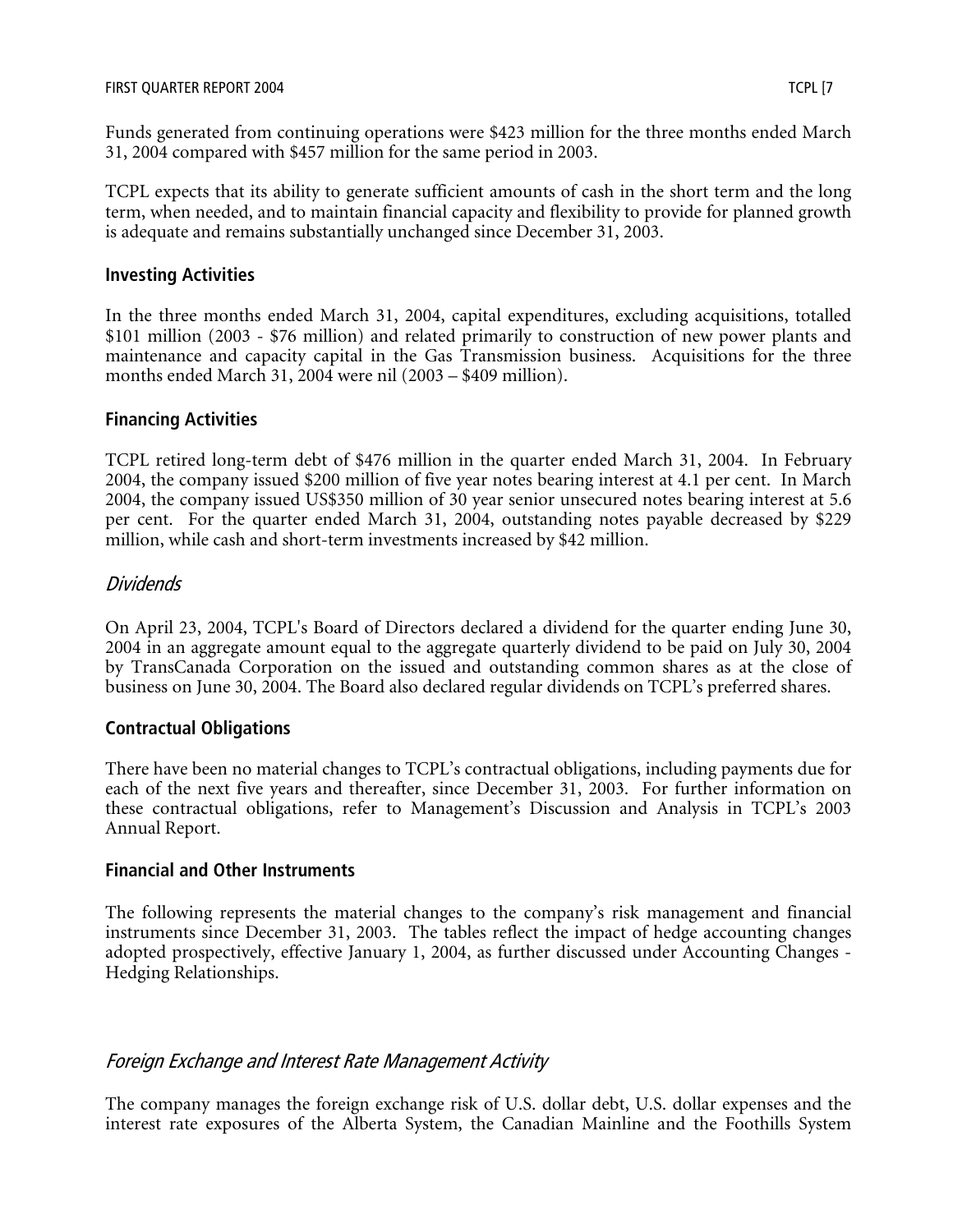through the use of foreign currency and interest rate derivatives. These derivatives are comprised of contracts for periods up to eight years. Certain of the realized gains and losses on interest rate derivatives are shared with shippers on predetermined terms.

| Asset/(Liability)<br>(millions of dollars)                      | March 31, 2004<br>(unaudited) |               | December 31, 2003        |               |
|-----------------------------------------------------------------|-------------------------------|---------------|--------------------------|---------------|
|                                                                 | Carrying<br>Amount            | Fair<br>Value | Carrying<br>Amount       | Fair<br>Value |
| <b>Foreign Exchange</b><br>Cross-currency swaps                 | (21)                          | (21)          | (26)                     | (26)          |
| <b>Interest Rate</b><br>Interest rate swaps<br>Canadian dollars | 23                            | 23            |                          | 15            |
| U.S. dollars                                                    | 9                             | 9             | $\overline{\phantom{a}}$ | 8             |

At March 31, 2004, the principal amount of cross-currency swaps was US\$282 million (December 31, 2003 - US\$282 million). Notional principal amounts for interest rate swaps were \$769 million (December 31, 2003 - \$964 million) and US\$100 million (December 31, 2003 - US\$100 million).

The company manages the foreign exchange risk and interest rate exposures of its other U.S. dollar debt through the use of foreign currency and interest rate derivatives. These derivatives are comprised of contracts for periods up to nine years. The fair values of the interest rate derivatives are shown in the table below.

| Asset/(Liability)                         |             | March 31, 2004 |          | December 31, 2003 |  |
|-------------------------------------------|-------------|----------------|----------|-------------------|--|
| (millions of dollars)                     | (unaudited) |                |          |                   |  |
|                                           | Carrying    | Fair           | Carrying | Fair              |  |
|                                           | Amount      | Value          | Amount   | Value             |  |
| <b>Interest Rate</b>                      |             |                |          |                   |  |
| Interest rate swaps                       |             |                |          |                   |  |
| U.S. dollars                              | 44          | 44             |          | 37                |  |
| <b>Forward Foreign Exchange Contracts</b> |             |                |          |                   |  |
| U.S. dollars                              | (4)         | (4)            |          |                   |  |

At March 31, 2004, the notional principal amount for interest rate swaps was US\$550 million (December 31, 2003 - US\$500 million) and the principal amount of forward foreign exchange contracts was US\$200 million (December 31, 2003 - nil).

#### **Risk Management**

With respect to continuing operations, TCPL's market, financial and counterparty risks remain substantially unchanged since December 31, 2003. For further information on risks, refer to Management's Discussion and Analysis in TCPL's 2003 Annual Report.

## **Controls and Procedures**

As of the end of the period covered by this quarterly report, TCPL's management, together with TCPL's President and Chief Executive Officer and Chief Financial Officer, evaluated the effectiveness of the design and operation of the company's disclosure controls and procedures.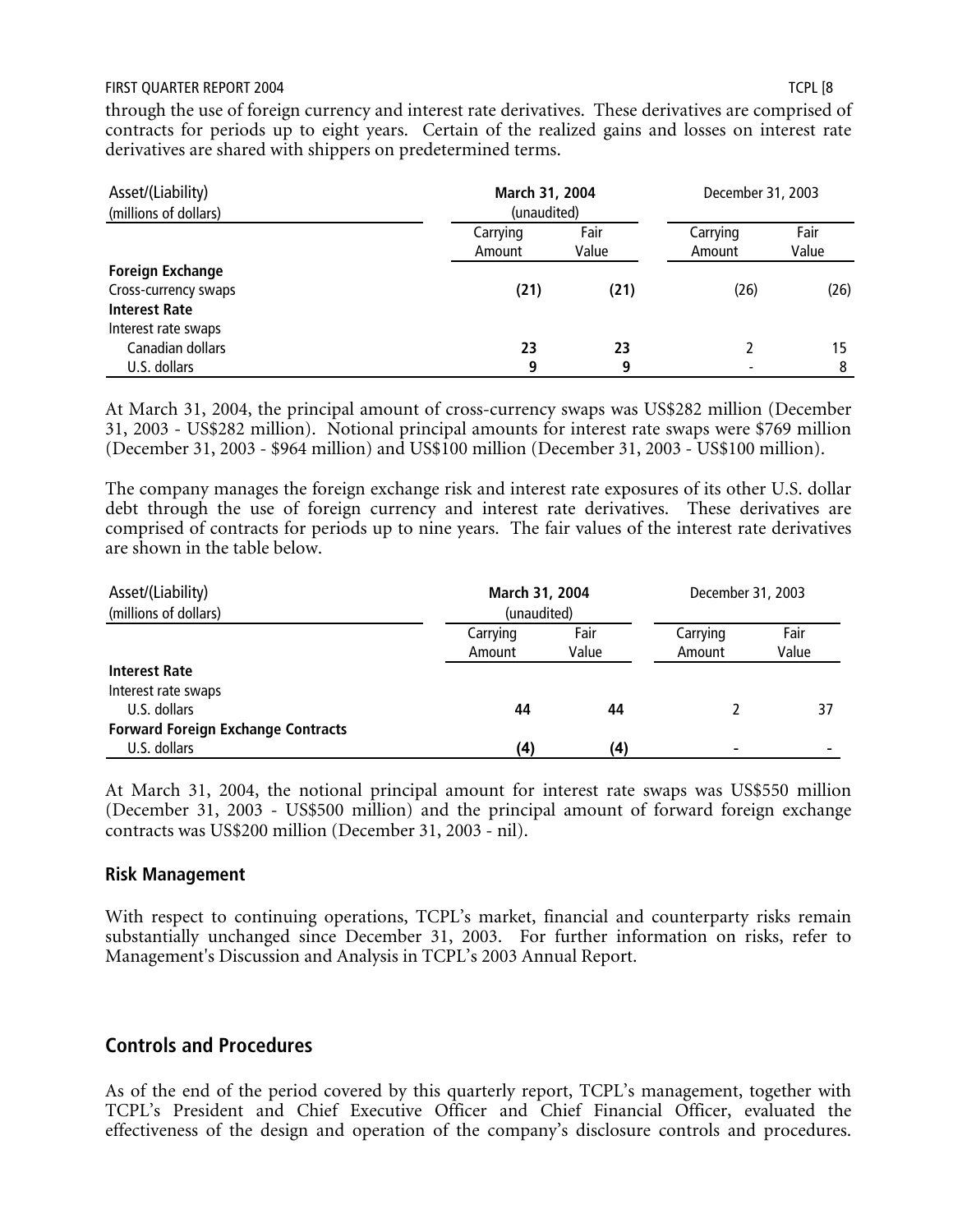Based on this evaluation, the President and Chief Executive Officer and the Chief Financial Officer of TCPL have concluded that the disclosure controls and procedures are effective.

There were no changes in TCPL's internal control over financial reporting during the most recent fiscal quarter that have materially affected or are reasonably likely to materially affect TCPL's internal control over financial reporting.

# **Critical Accounting Policy**

TCPL's critical accounting policy, which remains unchanged since December 31, 2003, is the use of regulatory accounting for its regulated operations. For further information on this critical accounting policy, refer to Management's Discussion and Analysis in TCPL's 2003 Annual Report.

# **Critical Accounting Estimates**

Since a determination of many assets, liabilities, revenues and expenses is dependent upon future events, the preparation of the company's consolidated financial statements requires the use of estimates and assumptions which have been made using careful judgment. TCPL's critical accounting estimates from December 31, 2003 continue to be depreciation expense and certain deferred after-tax gains and remaining obligations related to the Gas Marketing business. For further information on these critical accounting estimates, refer to Management's Discussion and Analysis in TCPL's 2003 Annual Report.

# **Accounting Changes**

# Asset Retirement Obligations

Effective January 1, 2004, the company adopted the new standard of the Canadian Institute of Chartered Accountants (CICA) Handbook Section "Asset Retirement Obligations", which addresses financial accounting and reporting for obligations associated with asset retirement costs. This section requires that the fair value of a liability for an asset retirement obligation be recognized in the period in which it is incurred if a reasonable estimate of fair value can be made. The fair value is added to the carrying amount of the associated asset. The liability is accreted at the end of each period through charges to operating expenses. This accounting change was applied retroactively with restatement of prior periods.

The plant, property and equipment of the regulated natural gas transmission operations consist primarily of underground pipelines and above ground compression equipment and other facilities. No amount has been recorded for asset retirement obligations relating to these assets as it is not possible to make a reasonable estimate of the fair value of the liability due to the indeterminate timing and scope of the asset retirements. Management believes that it is reasonable to assume all retirement costs associated with the regulated pipelines will be recovered through tolls in future periods.

The plant, property and equipment in the power business consists primarily of power plants in Canada and the United States. The impact of this accounting change resulted in an increase of \$6 million and \$7 million in the estimated fair value of the liability for the power plants and associated assets as at January 1, 2003 and December 31, 2003, respectively. The asset retirement cost, net of accumulated depreciation that would have been recorded if the cost had been recorded in the period in which it arose, is recorded as an additional cost of the assets as at January 1, 2003. The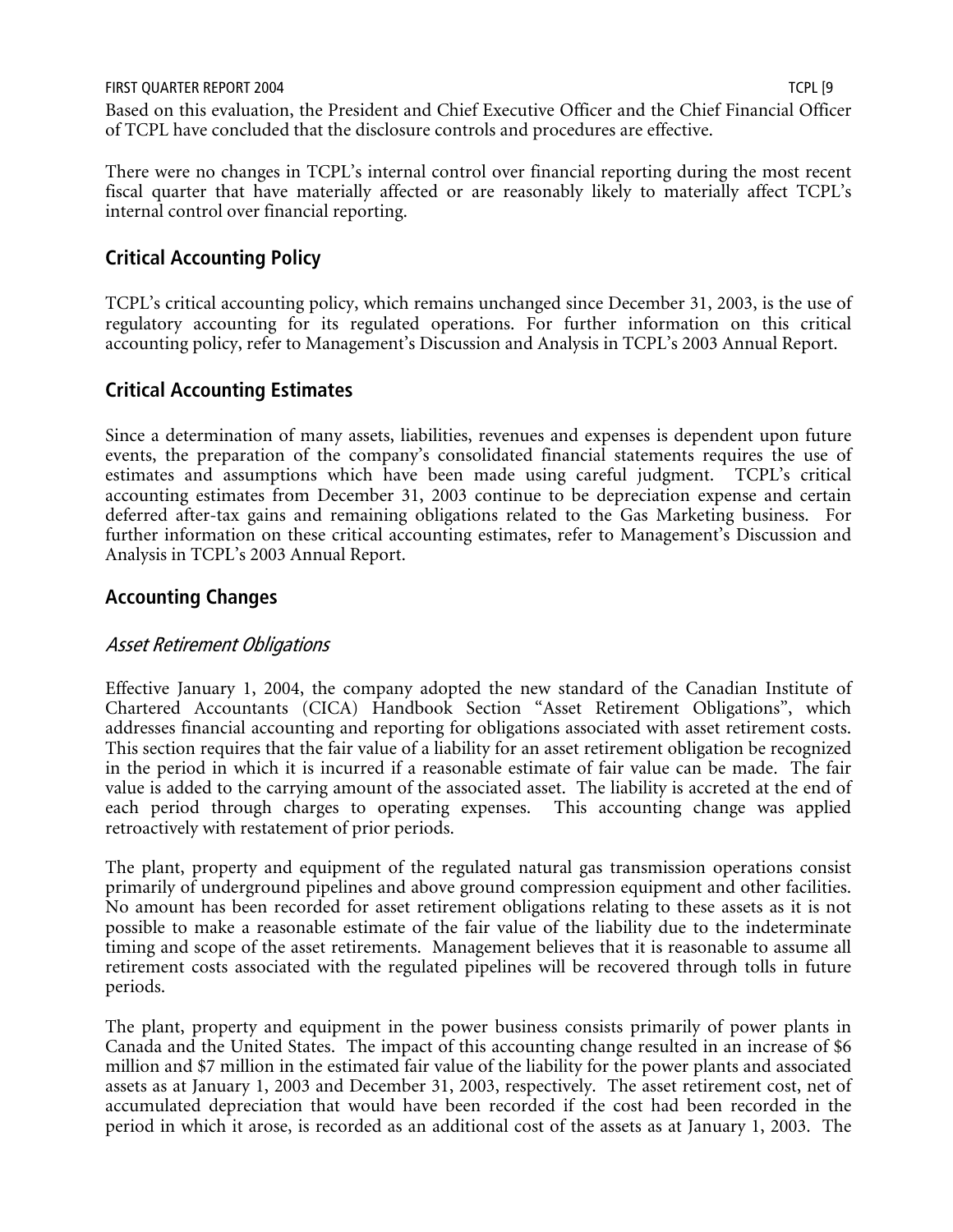estimated fair value of the liability as at March 31, 2004 was \$9 million. The company has no legal liability for asset retirement obligations with respect to its investment in Bruce Power and the Sundance A and B power purchase arrangements.

The impact of this accounting change resulted in an increase of \$2 million in the estimated fair value of the liability for TCPL's Other Gas Transmission assets as at January 1, 2003 and December 31, 2003. The estimated fair value of this liability as at March 31, 2004 was \$2 million.

The impact of this change on TCPL's net income in first quarter 2004 and prior periods was nil.

# Hedging Relationships

Effective January 1, 2004, the company adopted the provisions of the CICA's new Accounting Guideline "Hedging Relationships" that specifies the circumstances in which hedge accounting is appropriate, including the identification, documentation, designation and effectiveness of hedges, and the discontinuance of hedge accounting. In accordance with the provisions of this new guideline, TCPL has recorded all derivatives on the Consolidated Balance Sheet at fair value.

This new guideline was applied prospectively and resulted in a decrease to first quarter 2004 net income of \$2 million. The significant impact of the accounting change on the Consolidated Balance Sheet as at January 1, 2004 is as follows.

| (unaudited - millions of dollars)                  | Increase/(Decrease) |
|----------------------------------------------------|---------------------|
| <b>Current Assets</b>                              |                     |
| Other                                              | 8                   |
| Other Assets                                       | 123                 |
| <b>Total Assets</b>                                | 131                 |
| <b>Current Liabilities</b>                         | 8                   |
| <b>Accounts Payable</b><br><b>Deferred Amounts</b> | 132                 |
| Long-Term Debt                                     | (7)                 |
| <b>Future Income Taxes</b>                         | (1)                 |
| <b>Total Liabilities</b>                           | 132                 |
|                                                    |                     |

# Generally Accepted Accounting Principles

Effective January 1, 2004, the company adopted the new standard of the CICA Handbook Section "Generally Accepted Accounting Principles" that defines primary sources of generally accepted accounting principles (GAAP) and the other sources that need to be considered in the application of GAAP. The new standard eliminates the ability to rely on industry practice to support a particular accounting policy.

This accounting change was applied prospectively and there was no impact on net income in first quarter 2004. In prior periods, in accordance with industry practice, certain assets and liabilities related to the company's regulated activities, and offsetting deferral accounts, were not recorded on the balance sheet. The impact of the change on the consolidated balance sheet as at January 1, 2004 is as follows.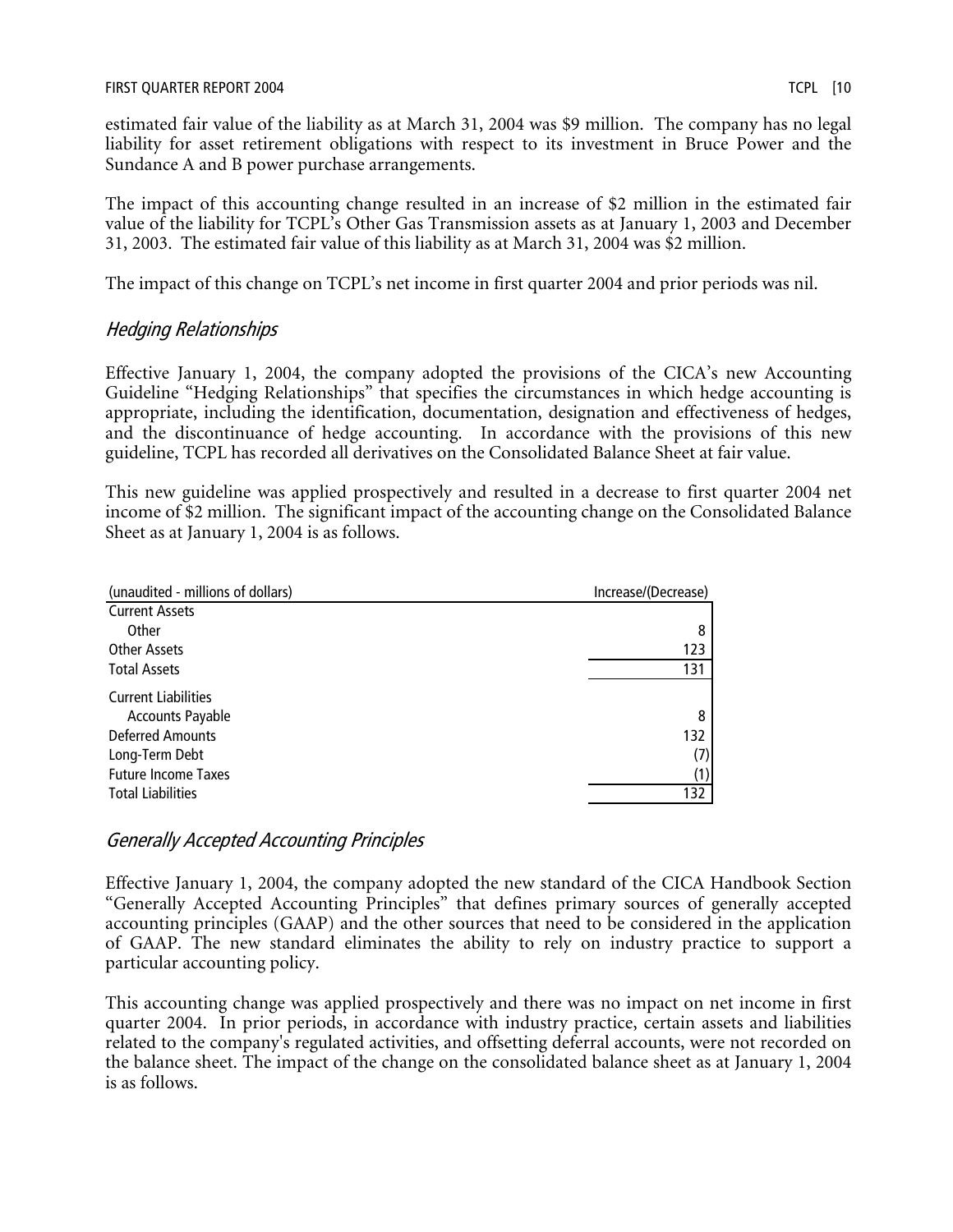| (unaudited - millions of dollars)  | Increase/(Decrease) |
|------------------------------------|---------------------|
| Other Assets                       | 153                 |
| Deferred Amounts<br>Long-Term Debt | 80<br>76            |
| <b>Preferred Securities</b>        | (3)                 |
| <b>Total Liabilities</b>           | 153                 |

# **Outlook**

In 2004, the outcome of the proposed acquisition of Gas Transmission Northwest Corporation (GTN) could have a positive impact on the expected results of the Gas Transmission segment. In addition, the sale of the ManChief and Curtis Palmer power facilities to Power LP could have a significant positive impact on Power's 2004 expected results. For further information on the acquisition and sale, please refer to Other Recent Developments. Excluding these impacts and the receipts of income tax refunds and refund interest in first quarter 2004, the company's outlook is relatively unchanged since December 31, 2003. For further information on outlook, refer to Management's Discussion and Analysis in TCPL's 2003 Annual Report.

The company's net earnings and cash flow combined with a strong balance sheet continue to provide the financial flexibility for TCPL to make disciplined investments in its core businesses of Gas Transmission and Power. Credit ratings on TCPL's senior unsecured debt assigned by Dominion Bond Rating Service Limited (DBRS), Moody's Investors Service (Moody's) and Standard & Poor's are currently A, A2 and A-, respectively. DBRS and Moody's both maintain a 'stable' outlook on their ratings and Standard & Poor's maintains a 'negative' outlook on its rating.

## **Other Recent Developments**

## **Gas Transmission**

## Wholly-Owned Pipelines

## Alberta System

In July 2003, TCPL, along with other utilities, filed evidence in the GCOC Proceeding with the EUB. TCPL has requested a return on equity of 11 per cent based on a deemed common equity of 40 per cent in its GCOC application. The EUB expects to adopt a standardized approach to determining the rate of return and capital structure for all utilities under its jurisdiction at the conclusion of this proceeding. The oral portion of the hearing was completed on January 16, 2004 with written argument and reply argument filed on February 23, 2004 and April 5, 2004, respectively. An EUB decision is expected in third quarter 2004.

In September 2003, TCPL filed Phase I of the 2004 GRA with the EUB, consisting of evidence in support of the applied for rate base and revenue requirement. The company applied for a composite depreciation rate of 4.13 per cent compared to the current depreciation rate of 4.00 per cent. Phase II of the application, dealing primarily with rate design and services, was filed in December 2003. The EUB hearing to consider the GRA Phase I application began, in Calgary, on April 5, 2004, with the evidentiary portion concluding on April 14, 2004. Final argument and reply are due May 5, 2004 and May 26, 2004 respectively. A decision is expected in third quarter 2004. The Phase II hearing is scheduled to commence on June 8, 2004.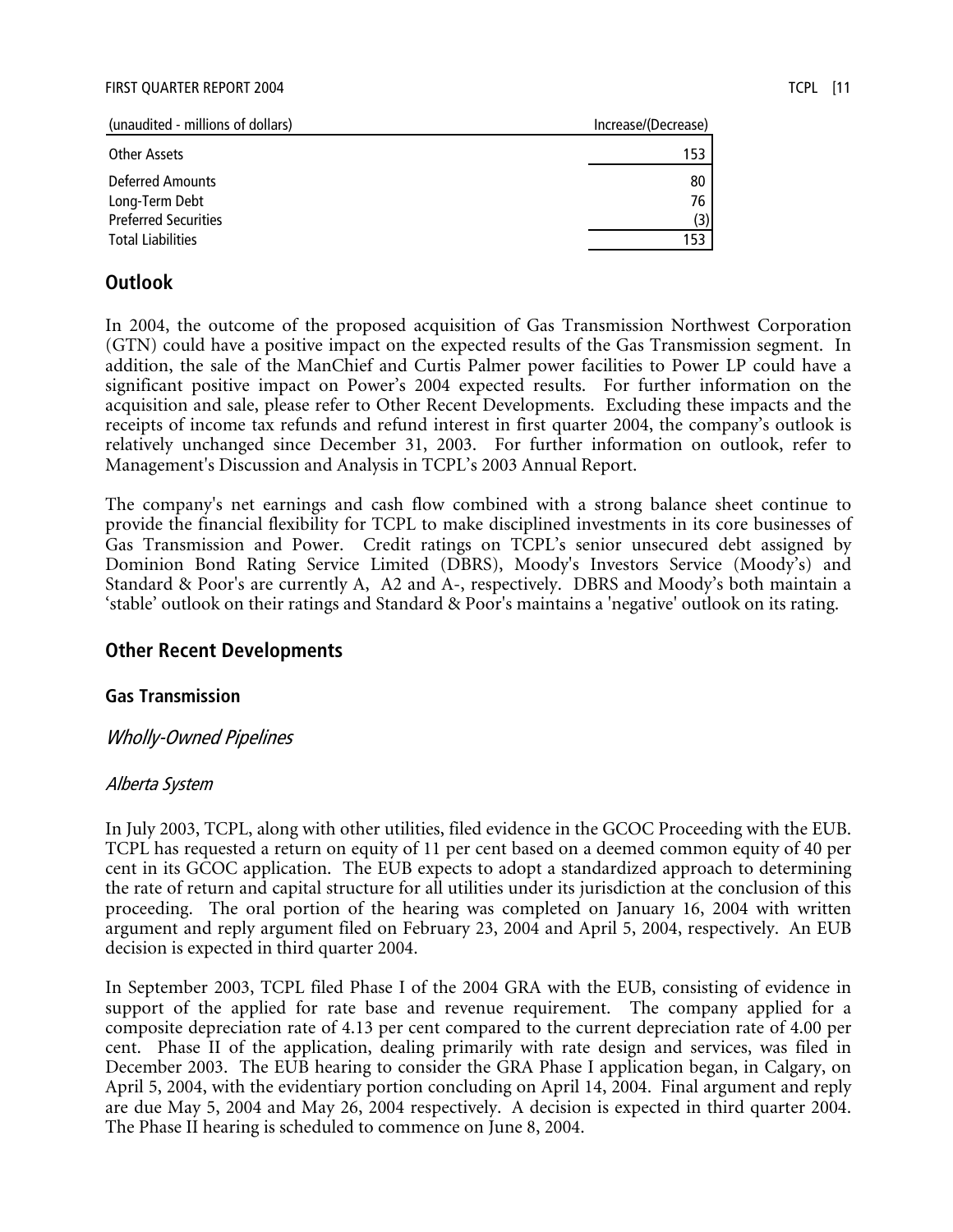In December 2003, the EUB approved TCPL's application to charge interim tolls for transportation service, effective January 1, 2004. Final tolls for 2004 will be determined based on the EUB decisions in the GCOC proceeding and in both phases of the proceeding regarding the GRA.

#### Canadian Mainline

In April 2004, the Federal Court of Appeal dismissed TCPL's appeal of the NEB's decision to deny TCPL's Fair Return Review and Variance Application, while endorsing TCPL's view of the law relating to the determination of a fair return by the NEB. The judgment has no impact on reported earnings for 2001, 2002 and 2003.

In December 2003, the NEB approved interim tolls effective January 1, 2004 for the Canadian Mainline. The 2004 Tolls and Tariff Application for the Canadian Mainline was filed on January 26, 2004 and includes a request for an 11 per cent return on a 40 per cent deemed common equity component. Phase I of the hearing will consider all issues raised by the application, with the exception of cost of capital, and is expected to commence June 14, 2004 in Ottawa. The procedures for Phase II of the hearing, which will address cost of capital, have not yet been announced.

## Other Gas Transmission

#### Iroquois

In February 2004, the Iroquois pipeline began commercial operation of its Eastchester expansion. Iroquois' Eastchester expansion is the first major natural gas transmission pipeline to be built into New York City in approximately 40 years.

#### Northern Development

TCPL has been engaged in renewed discussions with the State of Alaska (the State) relating to the Alaskan portion of the Alaska Highway Pipeline Project. Further to these discussions, TCPL is prepared to assume a leadership position with respect to the development of an independentlyowned pipeline project in Alaska, in addition to the company's long-standing leadership of the Canadian portion of the project. TCPL is open to the potential participation of Alaska Native corporations and other Alaskan entities.

In April 2004, TCPL announced that it had signed a memorandum of understanding (MOU) with the State. In the MOU, TCPL has committed to file an application under the State's Stranded Gas Development Act, and the State will resume processing of TCPL's long-pending application for a right-of-way lease on State lands. TCPL holds the complementary rights-of-way on federal lands in the State. In the MOU, the State and TCPL recognize the critical importance of upstream fiscal negotiations between the State and the North Slope producers.

Once a right-of-way lease has been issued by the State and commercial arrangements adequate to support financing are in place, TCPL would be prepared to convey the Alaska right-of-way lease to the corporation or partnership that would undertake construction of the project within Alaska. Such corporation or partnership could be owned in part by TCPL. A conveyance would be subject to an exclusive interconnection agreement with TCPL at the Alaska/Yukon border.

## Liquefied Natural Gas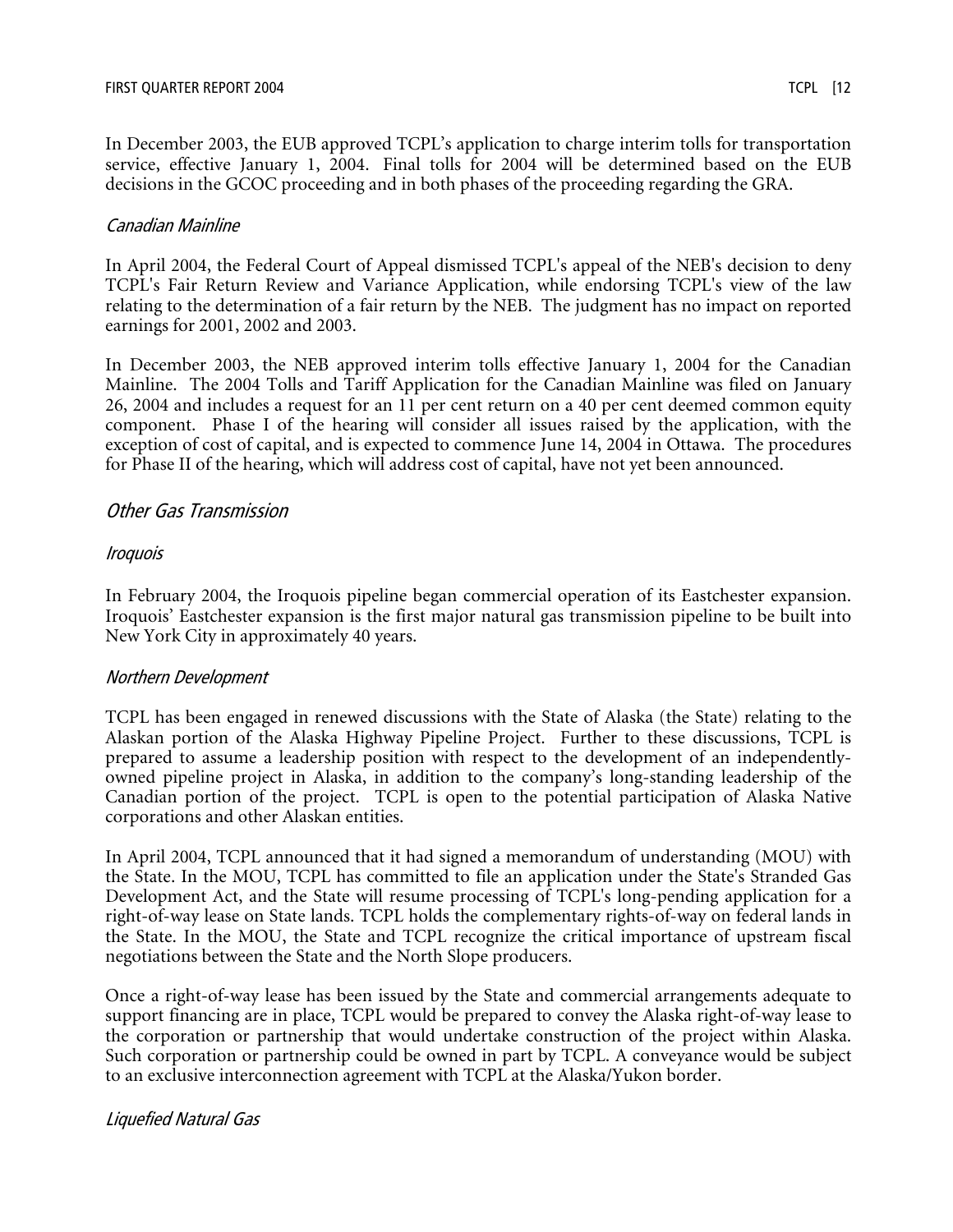In a referendum held on March 9, 2004, the residents of Harpswell, Maine voted against leasing a town-owned site to build the Fairwinds liquefied natural gas (LNG) regasification facility. As a result, TCPL and its partner ConocoPhillips Company suspended further work on this LNG project.

#### Gas Transmission Northwest Corporation

As described in Management's Discussion and Analysis in TCPL's 2003 Annual Report, TCPL executed a Stock Purchase Agreement with National Energy & Gas Transmission, Inc., and certain of its subsidiaries (collectively, NEGT) to acquire GTN for US\$1.7 billion, including US\$0.5 billion of assumed debt, subject to closing adjustments. GTN owns and operates two pipeline systems – the Gas Transmission Northwest Pipeline System and the North Baja Pipeline System.

On March 25, 2004, the bankruptcy court issued an order approving certain bidding procedures in connection with this sale. If, after the auction process contemplated by the Stock Purchase Agreement and the bidding procedures order, it is determined that TCPL's bid for GTN is the highest and otherwise best bid, the bankruptcy court shall hold a hearing, currently scheduled for May 12, 2004, to consider approval of the Stock Purchase Agreement.

#### **Power**

## Sale of Power Facilities to TransCanada Power, L.P.

On March 29, 2004, TCPL entered into an agreement to sell the ManChief and Curtis Palmer power facilities for US\$402.6 million to Power LP. TCPL expects to recognize a gain of approximately \$10 million after tax on the sale of these assets. The sale is subject to certain post closing adjustments, approval by Power LP's unitholders on April 29, 2004 and applicable regulatory approvals. TCPL expects to complete the sale of these assets on or about May 5, 2004. A wholly owned subsidiary of TCPL manages Power LP and the operation of the assets owned by Power LP, and currently owns 35.6 per cent of Power LP.

Power LP expects to fund the transaction through an offering of 8.11 million subscription receipts which closed April 15, 2004 and a bridge loan facility from a Canadian chartered bank. As part of the subscription receipts offering, TCPL purchased 540,000 subscription receipts for an aggregate purchase price of approximately \$20 million. Subsequent to the transaction being completed, TCPL's ownership interest in Power LP will be reduced to approximately 30.6 per cent.

Power LP's unitholders will be asked at a special meeting to be held on April 29, 2004 to approve the acquisition and remove Power LP's obligation to redeem all units not owned by TCPL in 2017. As a result of the removal of the redemption obligation and the reduction in ownership interest, upon closing, TCPL expects to recognize a gain of approximately \$165 million after tax. This amount primarily reflects the recognition of unamortized gains on previous Power LP transactions.

## MacKay River

The MacKay River cogeneration plant, situated at Petro-Canada's MacKay River oilsands development, was declared contractually commercially in-service on February 1, 2004. However, normal commercial operations have not occurred on a sustained basis due to unresolved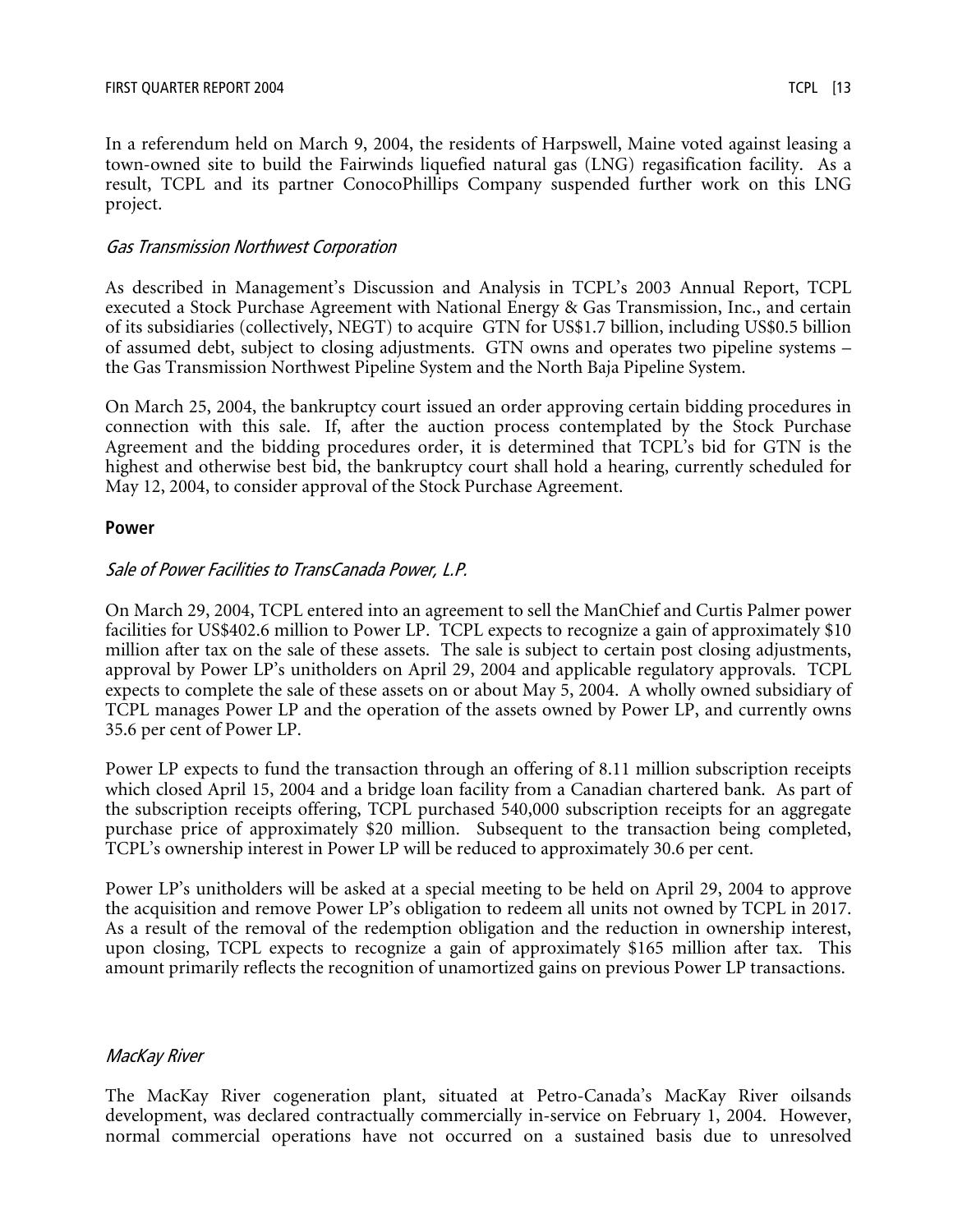integration issues with the host site. The issues preventing normal commercial operations are expected to be resolved in second quarter 2004.

#### **Share Information**

As at March 31, 2004, TCPL had 480,668,109 issued and outstanding common shares. In addition, there were 4,000,000 Series U and 4,000,000 Series Y Cumulative First Preferred Shares issued and outstanding as at March 31, 2004.

## **Forward-Looking Information**

Certain information in this quarterly report is forward-looking and is subject to important risks and uncertainties. The results or events predicted in this information may differ from actual results or events. Factors which could cause actual results or events to differ materially from current expectations include, among other things, the ability of TCPL to successfully implement its strategic initiatives and whether such strategic initiatives will yield the expected benefits, the availability and price of energy commodities, regulatory decisions, competitive factors in the pipeline and power industry sectors, and the prevailing economic conditions in North America. For additional information on these and other factors, see the reports filed by TCPL with Canadian securities regulators and with the United States Securities and Exchange Commission. TCPL disclaims any intention or obligation to update or revise any forward-looking statements, whether as a result of new information, future events or otherwise.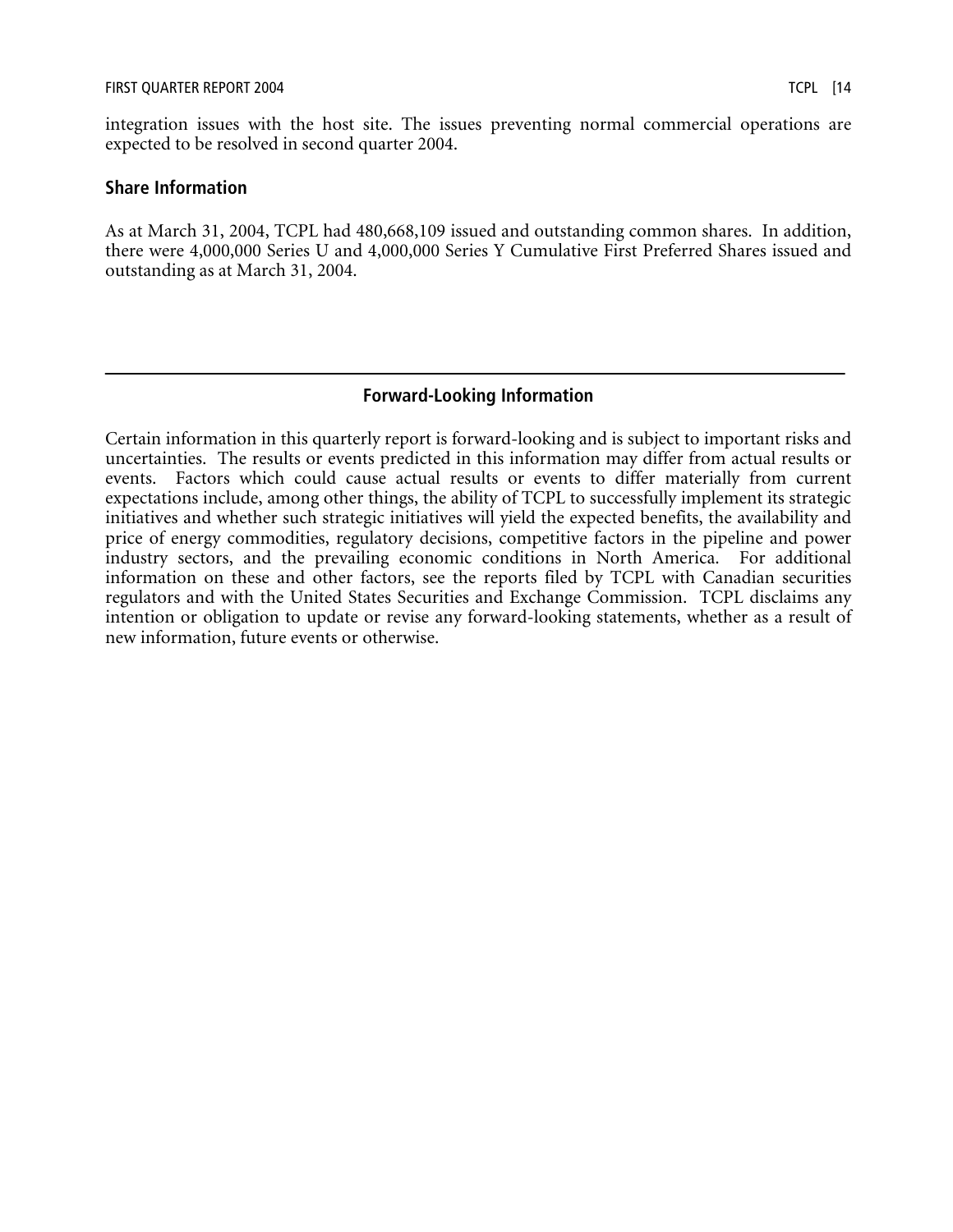# **Consolidated Income**

# Three months ended March 31 (unaudited)

| (millions of dollars)                             | 2004  | 2003  |
|---------------------------------------------------|-------|-------|
| <b>Revenues</b>                                   | 1,233 | 1,336 |
| <b>Operating Expenses</b>                         |       |       |
| Cost of sales                                     | 127   | 180   |
| Other costs and expenses                          | 374   | 427   |
| Depreciation                                      | 232   | 215   |
|                                                   | 733   | 822   |
| <b>Operating Income</b>                           | 500   | 514   |
| <b>Other Expenses/(Income)</b>                    |       |       |
| <b>Financial charges</b>                          | 195   | 204   |
| Financial charges of joint ventures               | 14    | 22    |
| Equity income                                     | (58)  | (58)  |
| Interest and other income                         | (15)  | (13)  |
|                                                   | 136   | 155   |
| <b>Income from Continuing Operations before</b>   |       |       |
| <b>Income Taxes and Non-Controlling Interests</b> | 364   | 359   |
| <b>Income Taxes</b>                               |       |       |
| Current                                           | 107   | 62    |
| Future                                            | 23    | 74    |
| <b>Non-Controlling Interests</b>                  | 6     |       |
| <b>Net Income</b>                                 | 228   | 223   |
| <b>Preferred Securities Charges</b>               | 8     | 9     |
| <b>Preferred Share Dividends</b>                  | 6     | 6     |
| <b>Net Income Applicable to Common Shares</b>     | 214   | 208   |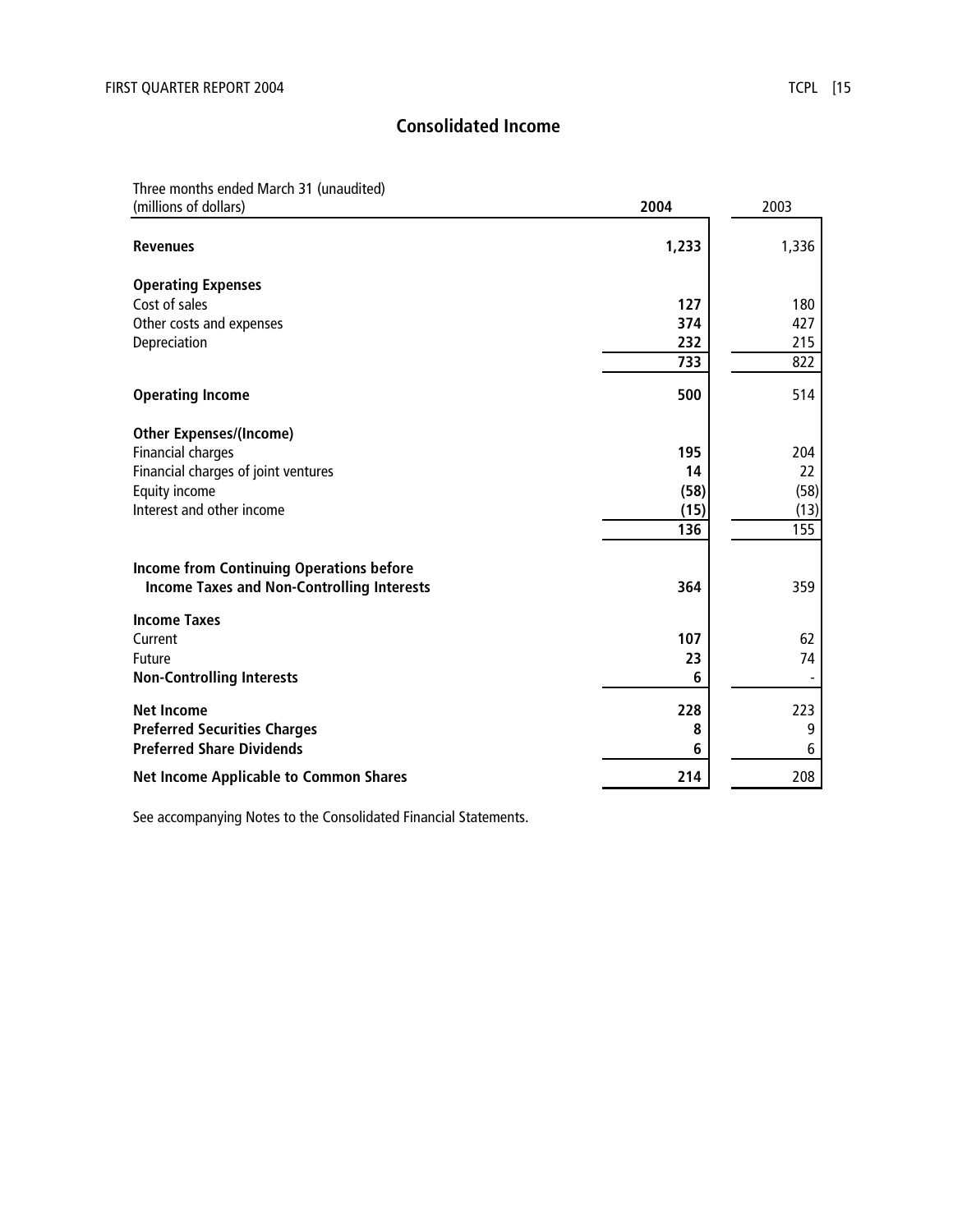# **Consolidated Cash Flows**

Three months ended March 31 (unaudited)

| (millions of dollars)                                                     | 2004             | 2003  |
|---------------------------------------------------------------------------|------------------|-------|
|                                                                           |                  |       |
| <b>Cash Generated From Operations</b><br>Net income                       | 228              | 223   |
| Depreciation                                                              | 232              | 215   |
| <b>Future income taxes</b>                                                | 23               | 74    |
| Equity income in excess of distributions received                         | (51)             | (51)  |
| Other                                                                     | (9)              | (4)   |
| Funds generated from operations                                           | $\overline{423}$ | 457   |
| Increase in operating working capital                                     | (42)             | (8)   |
| Net cash provided by continuing operations                                | 381              | 449   |
| Net cash (used in)/provided by discontinued operations                    | (2)              | 4     |
|                                                                           | 379              | 453   |
| <b>Investing Activities</b>                                               |                  |       |
| Capital expenditures                                                      | (101)            | (76)  |
| Acquisitions, net of cash acquired                                        |                  | (409) |
| Deferred amounts and other                                                | (45)             | (18)  |
| Net cash used in investing activities                                     | (146)            | (503) |
|                                                                           |                  |       |
| <b>Financing Activities</b><br>Dividends and preferred securities charges | (148)            | (139) |
| Notes payable (repaid)/issued, net                                        | (229)            | 209   |
| Long-term debt issued                                                     | 665              |       |
| Reduction of long-term debt                                               | (476)            | (9)   |
| Non-recourse debt of joint ventures issued                                | 6                | 17    |
| Reduction of non-recourse debt of joint ventures                          | (9)              | (16)  |
| Common shares issued                                                      |                  | 16    |
| Net cash (used in)/provided by financing activities                       | (191)            | 78    |
| <b>Increase in Cash and Short-Term Investments</b>                        | 42               | 28    |
| <b>Cash and Short-Term Investments</b>                                    |                  |       |
| Beginning of period                                                       | 337              | 212   |
|                                                                           |                  |       |
| <b>Cash and Short-Term Investments</b>                                    |                  |       |
| End of period                                                             | 379              | 240   |
| <b>Supplementary Cash Flow Information</b>                                |                  |       |
| Income taxes paid                                                         | 161              | 55    |
| Interest paid                                                             | 172              | 190   |
|                                                                           |                  |       |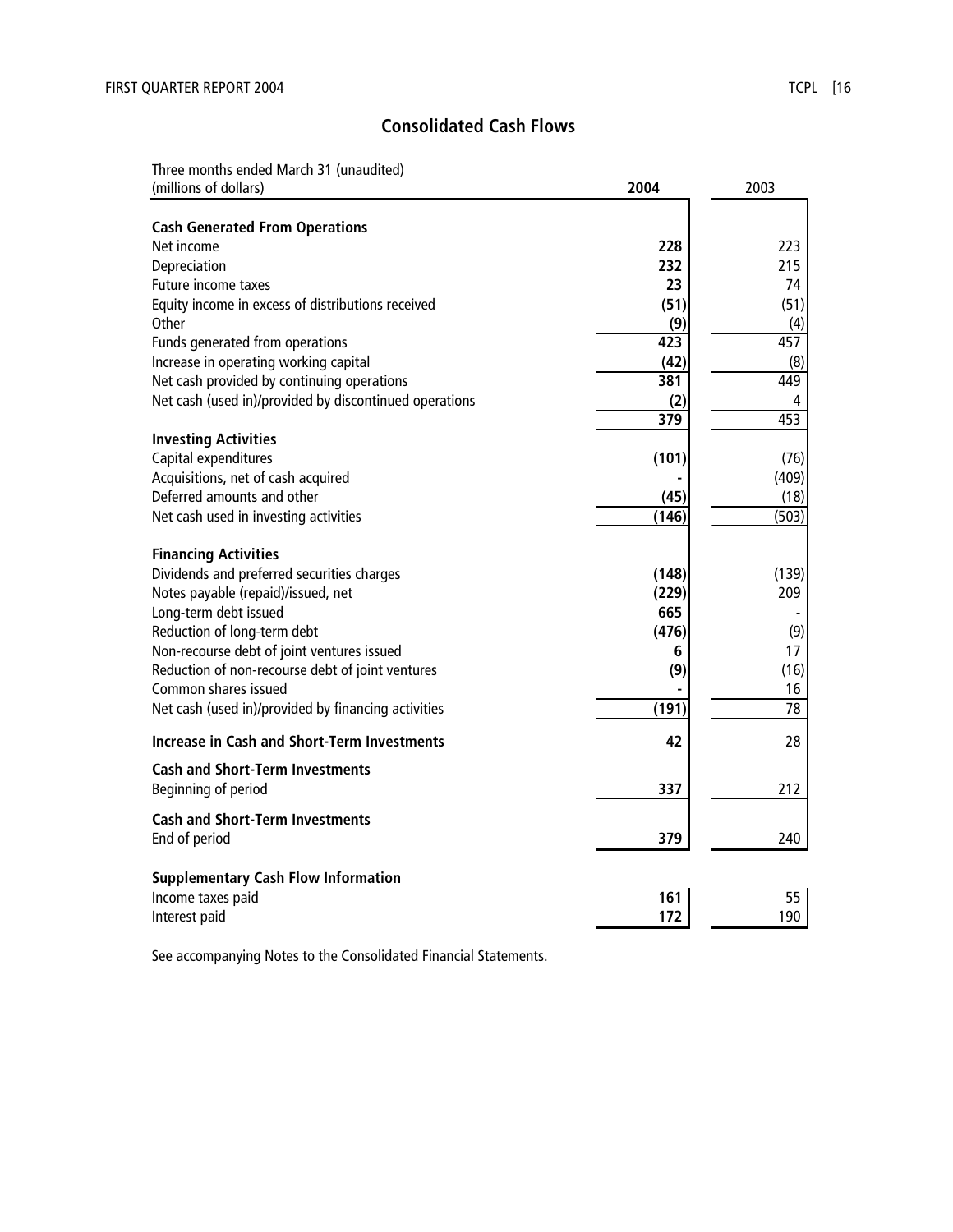# **Consolidated Balance Sheet**

|                                                        | March 31, 2004 | December 31,    |  |
|--------------------------------------------------------|----------------|-----------------|--|
| (millions of dollars)                                  | (unaudited)    | 2003            |  |
|                                                        |                |                 |  |
| <b>ASSETS</b>                                          |                |                 |  |
| <b>Current Assets</b>                                  |                |                 |  |
| Cash and short-term investments                        | 379            | 337             |  |
| Accounts receivable                                    | 555            | 603             |  |
| Inventories                                            | 161            | 165             |  |
| <b>Other</b>                                           | 110            | 88              |  |
|                                                        | 1,205          | 1,193           |  |
| <b>Long-Term Investments</b>                           | 782            | 733             |  |
| <b>Plant, Property and Equipment</b>                   | 17,336         | 17,460          |  |
| <b>Other Assets</b>                                    | 1,483          | 1,164           |  |
|                                                        | 20,806         | 20,550          |  |
|                                                        |                |                 |  |
| LIABILITIES AND SHAREHOLDERS' EQUITY                   |                |                 |  |
| <b>Current Liabilities</b>                             |                |                 |  |
| Notes payable                                          | 138            | 367             |  |
| Accounts payable                                       | 955            | 1,069           |  |
| <b>Accrued interest</b>                                | 241            | 208             |  |
| Current portion of long-term debt                      | 489            | 550             |  |
| Current portion of non-recourse debt of joint ventures | 25             | 19              |  |
|                                                        | 1,848          | 2,213           |  |
| <b>Deferred Amounts</b>                                | 642            | 475             |  |
| <b>Long-Term Debt</b>                                  | 9,835          | 9,465           |  |
| <b>Future Income Taxes</b>                             | 434            | 427             |  |
| <b>Non-Recourse Debt of Joint Ventures</b>             | 760            | 761             |  |
| <b>Junior Subordinated Debentures</b>                  | 19             | 22              |  |
|                                                        | 13,538         | 13,363          |  |
|                                                        |                |                 |  |
| <b>Non-Controlling Interests</b>                       | 85             | $\overline{82}$ |  |
|                                                        |                |                 |  |
| <b>Shareholders' Equity</b>                            |                |                 |  |
| <b>Preferred securities</b>                            | 672            | 672             |  |
| <b>Preferred shares</b>                                | 389            | 389             |  |
| Common shares                                          | 4,632          | 4,632           |  |
| Contributed surplus                                    | 268            | 267             |  |
| Retained earnings                                      | 1,259          | 1,185           |  |
| Foreign exchange adjustment                            | (37)           | (40)            |  |
|                                                        | 7,183          | 7,105           |  |
|                                                        | 20,806         | 20,550          |  |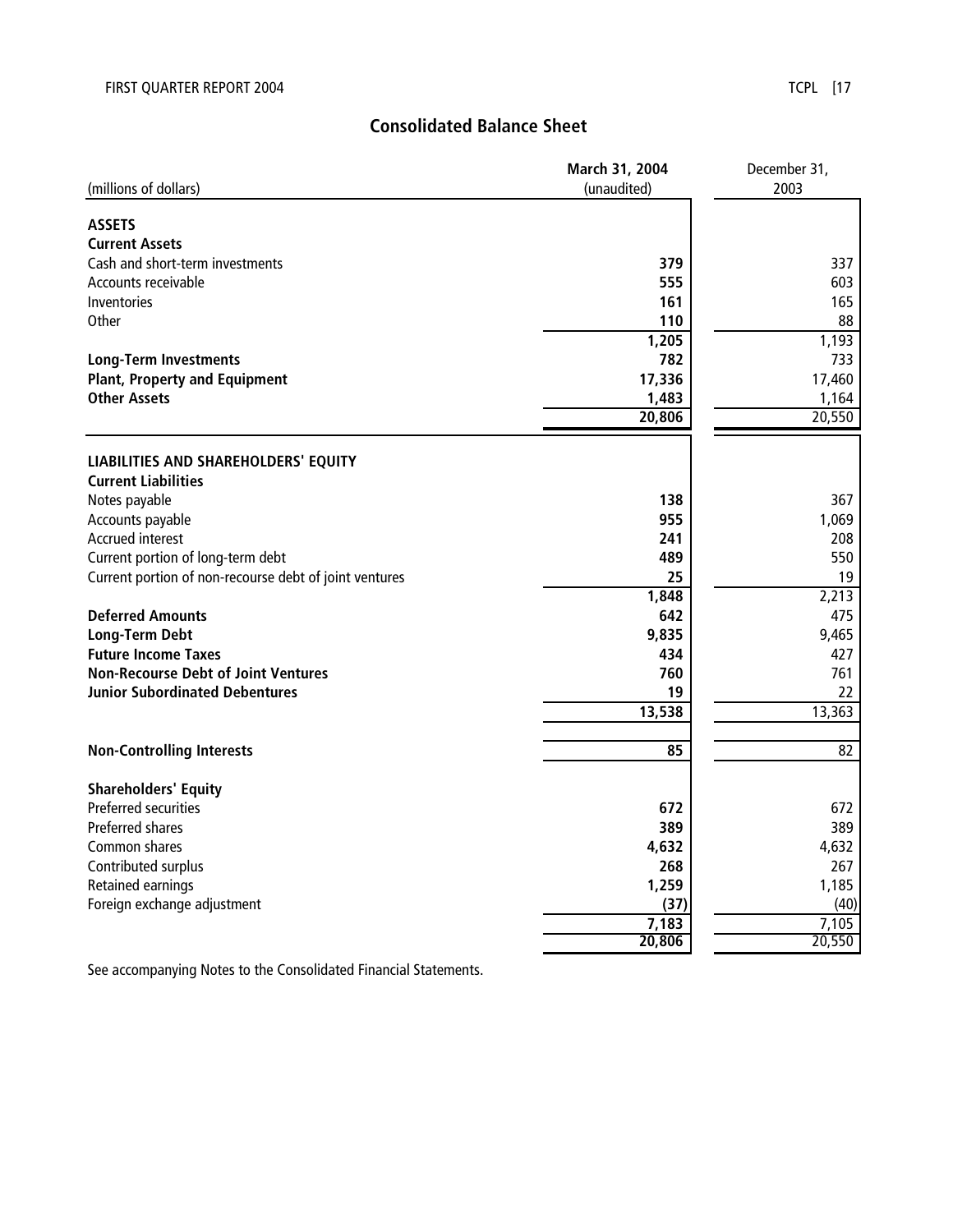# **Consolidated Retained Earnings**

Three months ended March 31 (unaudited)

| (millions of dollars)          | 2004  | 2003  |
|--------------------------------|-------|-------|
|                                |       |       |
| Balance at beginning of period | 1,185 | 854   |
| Net income                     | 228   | 223   |
| Preferred securities charges   | (8)   | (9)   |
| Preferred share dividends      | (6)   | (6)   |
| Common share dividends         | (140) | (129) |
|                                | 1,259 | 933   |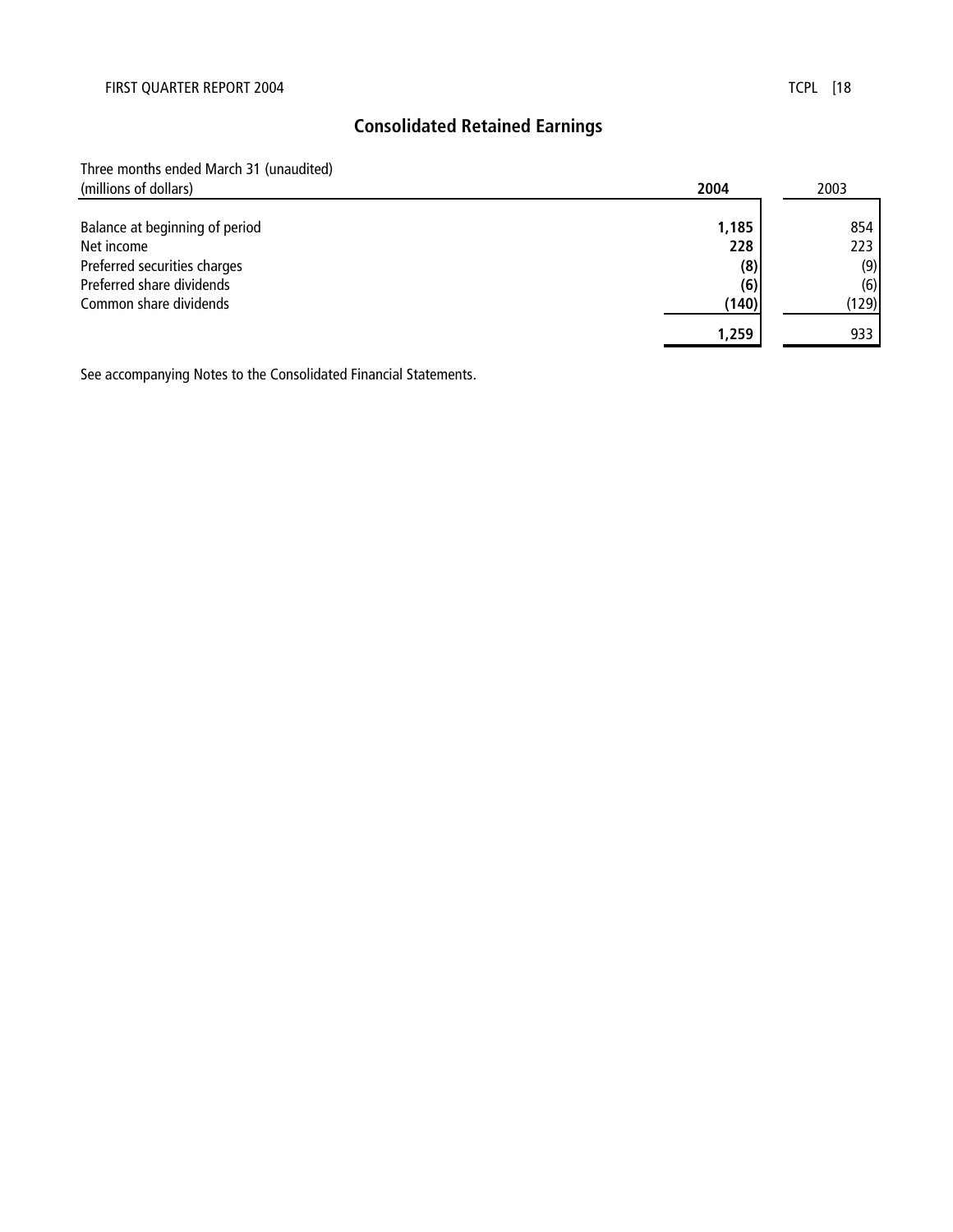# **Notes to Consolidated Financial Statements (Unaudited)**

#### **1. Significant Accounting Policies**

The consolidated financial statements of TransCanada PipeLines Limited (TCPL or the company) have been prepared in accordance with Canadian generally accepted accounting principles (GAAP). The accounting policies applied are consistent with those outlined in TCPL's annual financial statements for the year ended December 31, 2003 except as stated below. These consolidated financial statements reflect all normal recurring adjustments that are, in the opinion of management, necessary to present fairly the financial position and results of operations for the respective periods. These consolidated financial statements do not include all disclosures required in the annual financial statements and should be read in conjunction with the annual financial statements included in TCPL's 2003 Annual Report. Amounts are stated in Canadian dollars unless otherwise indicated. Certain comparative figures have been reclassified to conform with the current period's presentation.

Since a determination of many assets, liabilities, revenues and expenses is dependent upon future events, the preparation of these consolidated financial statements requires the use of estimates and assumptions. In the opinion of Management, these consolidated financial statements have been properly prepared within reasonable limits of materiality and within the framework of the company's significant accounting policies.

## **2. Accounting Changes**

## Asset Retirement Obligations

Effective January 1, 2004, the company adopted the new standard of the Canadian Institute of Chartered Accountants (CICA) Handbook Section "Asset Retirement Obligations", which addresses financial accounting and reporting for obligations associated with asset retirement costs. This section requires that the fair value of a liability for an asset retirement obligation be recognized in the period in which it is incurred if a reasonable estimate of fair value can be made. The fair value is added to the carrying amount of the associated asset. The liability is accreted at the end of each period through charges to operating expenses. This accounting change was applied retroactively with restatement of prior periods.

The plant, property and equipment of the regulated natural gas transmission operations consist primarily of underground pipelines and above ground compression equipment and other facilities. No amount has been recorded for asset retirement obligations relating to these assets as it is not possible to make a reasonable estimate of the fair value of the liability due to the indeterminate timing and scope of the asset retirements. Management believes that it is reasonable to assume all retirement costs associated with the regulated pipelines will be recovered through tolls in future periods.

The plant, property and equipment in the power business consists primarily of power plants in Canada and the United States. The impact of this accounting change resulted in an increase of \$6 million and \$7 million in the estimated fair value of the liability for the power plants and associated assets as at January 1, 2003 and December 31, 2003, respectively. The asset retirement cost, net of accumulated depreciation that would have been recorded if the cost had been recorded in the period in which it arose,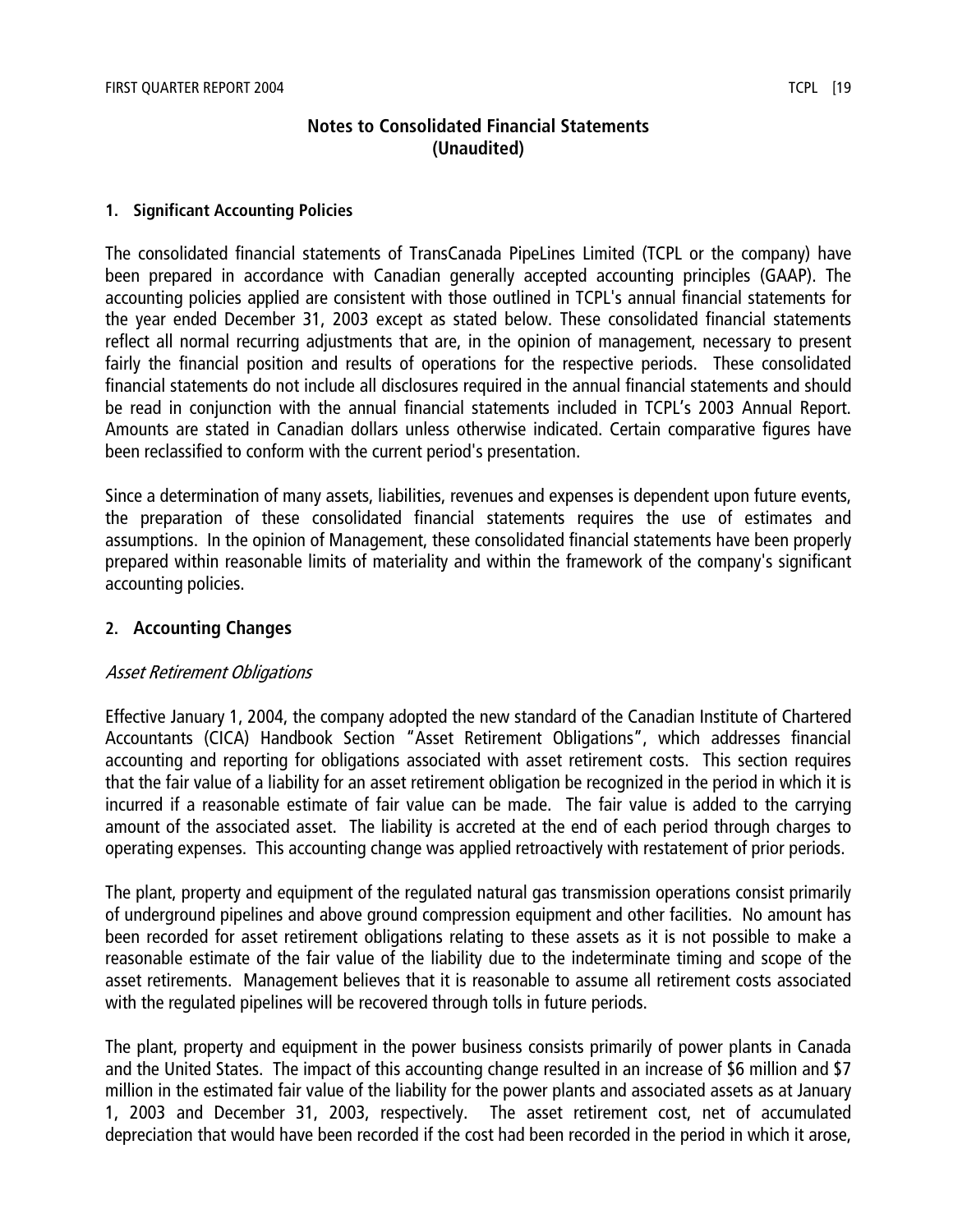is recorded as an additional cost of the assets as at January 1, 2003. The estimated fair value of the liability as at March 31, 2004 was \$9 million. The company has no legal liability for asset retirement obligations with respect to its investment in Bruce Power and the Sundance A and B power purchase arrangements.

The impact of this accounting change resulted in an increase of \$2 million in the estimated fair value of the liability for TCPL's Other Gas Transmission assets as at January 1, 2003 and December 31, 2003. The estimated fair value of this liability as at March 31, 2004 was \$2 million.

The impact of this change on TCPL's net income in first quarter 2004 and prior periods was nil.

# Hedging Relationships

Effective January 1, 2004, the company adopted the provisions of the CICA's new Accounting Guideline "Hedging Relationships" that specifies the circumstances in which hedge accounting is appropriate, including the identification, documentation, designation and effectiveness of hedges, and the discontinuance of hedge accounting. In accordance with the provisions of this new guideline, TCPL has recorded all derivatives on the Consolidated Balance Sheet at fair value.

This new guideline was applied prospectively and resulted in a decrease to first quarter 2004 net income of \$2 million. The significant impact of the accounting change on the Consolidated Balance Sheet as at January 1, 2004 is as follows.

| (unaudited - millions of dollars) | Increase/(Decrease) |  |  |
|-----------------------------------|---------------------|--|--|
| <b>Current Assets</b>             |                     |  |  |
| Other                             | 8                   |  |  |
| <b>Other Assets</b>               | 123                 |  |  |
| <b>Total Assets</b>               | 131                 |  |  |
| <b>Current Liabilities</b>        |                     |  |  |
| <b>Accounts Payable</b>           | 8                   |  |  |
| <b>Deferred Amounts</b>           | 132                 |  |  |
| Long-Term Debt                    | (7)                 |  |  |
| <b>Future Income Taxes</b>        | (1)                 |  |  |
| <b>Total Liabilities</b>          | 132                 |  |  |

# Generally Accepted Accounting Principles

Effective January 1, 2004, the company adopted the new standard of the CICA Handbook Section "Generally Accepted Accounting Principles" that defines primary sources of generally accepted accounting principles (GAAP) and the other sources that need to be considered in the application of GAAP. The new standard eliminates the ability to rely on industry practice to support a particular accounting policy.

This accounting change was applied prospectively and there was no impact on net income in first quarter 2004. In prior periods, in accordance with industry practice, certain assets and liabilities related to the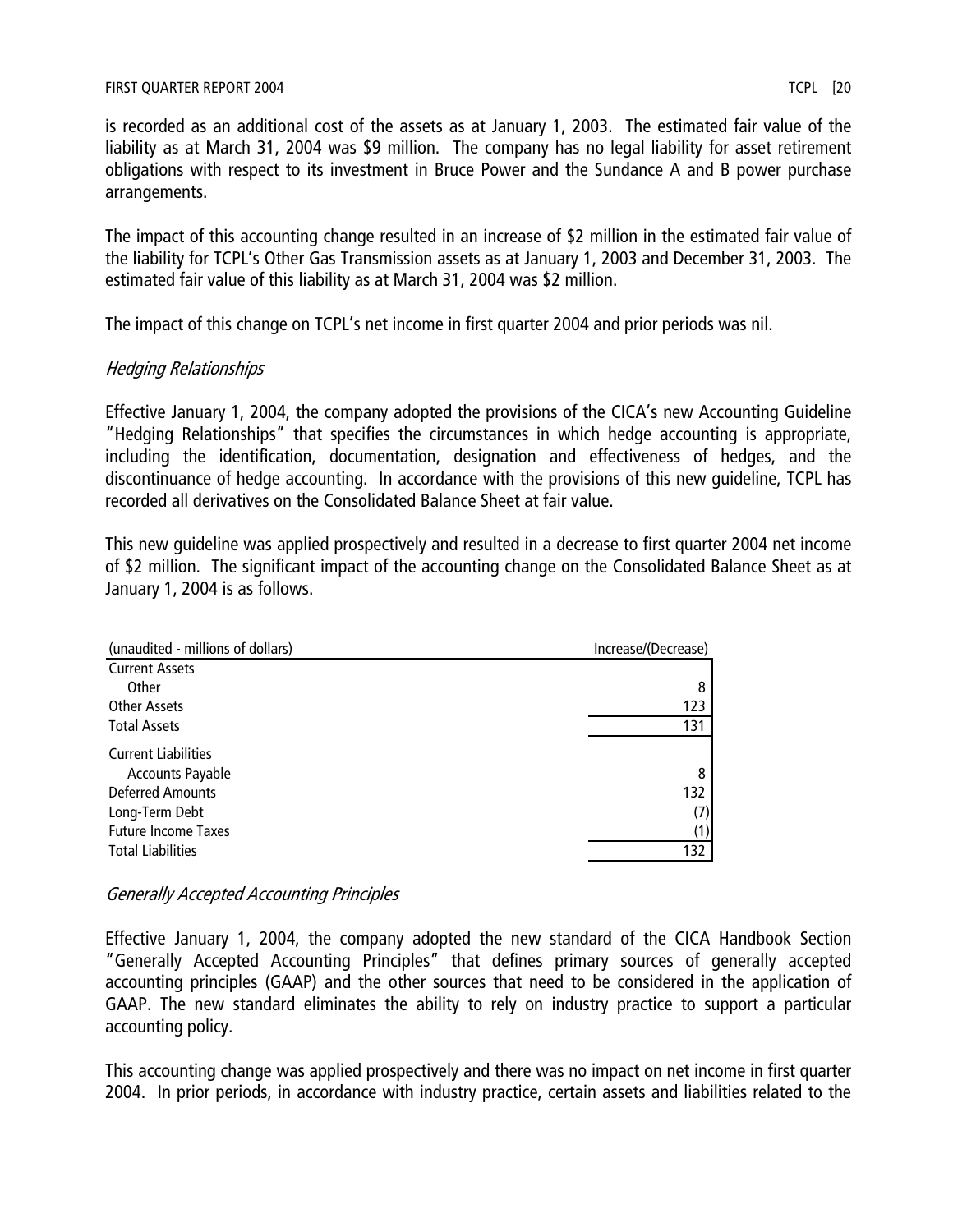company's regulated activities, and offsetting deferral accounts, were not recorded on the balance sheet. The impact of the change on the consolidated balance sheet as at January 1, 2004 is as follows.

| (unaudited - millions of dollars)             | Increase/(Decrease) |
|-----------------------------------------------|---------------------|
| Other Assets                                  | 153                 |
| <b>Deferred Amounts</b>                       | 80                  |
| Long-Term Debt<br><b>Preferred Securities</b> | 76<br>(3)           |
| <b>Total Liabilities</b>                      | 153                 |

# **3. Segmented Information**

|                                            | <b>Gas Transmission</b> |       | <b>Power</b> |       | Corporate |      | Total |       |
|--------------------------------------------|-------------------------|-------|--------------|-------|-----------|------|-------|-------|
| Three months ended March 31                |                         |       |              |       |           |      |       |       |
| (unaudited - millions of dollars)          | 2004                    | 2003  | 2004         | 2003  | 2004      | 2003 | 2004  | 2003  |
| Revenues                                   | 949                     | 960   | 284          | 376   |           |      | 1,233 | 1,336 |
| Cost of sales                              |                         |       | (127)        | (180) |           |      | (127) | (180) |
| Other costs and expenses                   | (285)                   | (304) | (87)         | (121) | (2)       | (2)  | (374) | (427) |
| Depreciation                               | (212)                   | (194) | (20)         | (21)  |           |      | (232) | (215) |
| Operating income/(loss)                    | 452                     | 462   | 50           | 54    | (2)       | (2)  | 500   | 514   |
| Financial and preferred equity charges and |                         |       |              |       |           |      |       |       |
| non-controlling interests                  | (192)                   | (196) | (2)          | (2)   | (21)      | (21) | (215) | (219) |
| Financial charges of joint ventures        | (14)                    | (22)  |              |       |           |      | (14)  | (22)  |
| Equity income                              | 10                      | 20    | 48           | 38    |           |      | 58    | 58    |
| Interest and other income                  | 3                       | 5     | 4            | 4     | 8         | 4    | 15    | 13    |
| Income taxes                               | (110)                   | (111) | (35)         | (31)  | 15        | 6    | (130) | (136) |
| <b>Net Income Applicable to Common</b>     |                         |       |              |       |           |      |       |       |
| <b>Shares</b>                              | 149                     | 158   | 65           | 63    |           | (13) | 214   | 208   |

#### **Total Assets**

|                                | March 31, 2004 | December 31, |
|--------------------------------|----------------|--------------|
| (millions of dollars)          | (unaudited)    | 2003         |
| <b>Gas Transmission</b>        | 16,908         | 16,974       |
| Power                          | 2,830          | 2,753        |
| Corporate                      | 1,058          | 812          |
| <b>Continuing Operations</b>   | 20,796         | 20,539       |
| <b>Discontinued Operations</b> | 10             |              |
|                                | 20,806         | 20,550       |

# **4. Risk Management and Financial Instruments**

The following represents the material changes to the company's risk management and financial instruments since December 31, 2003. The tables reflect the impact of hedge accounting changes adopted prospectively, effective January 1, 2004, as further discussed under Note 2, Accounting Changes - Hedging Relationships.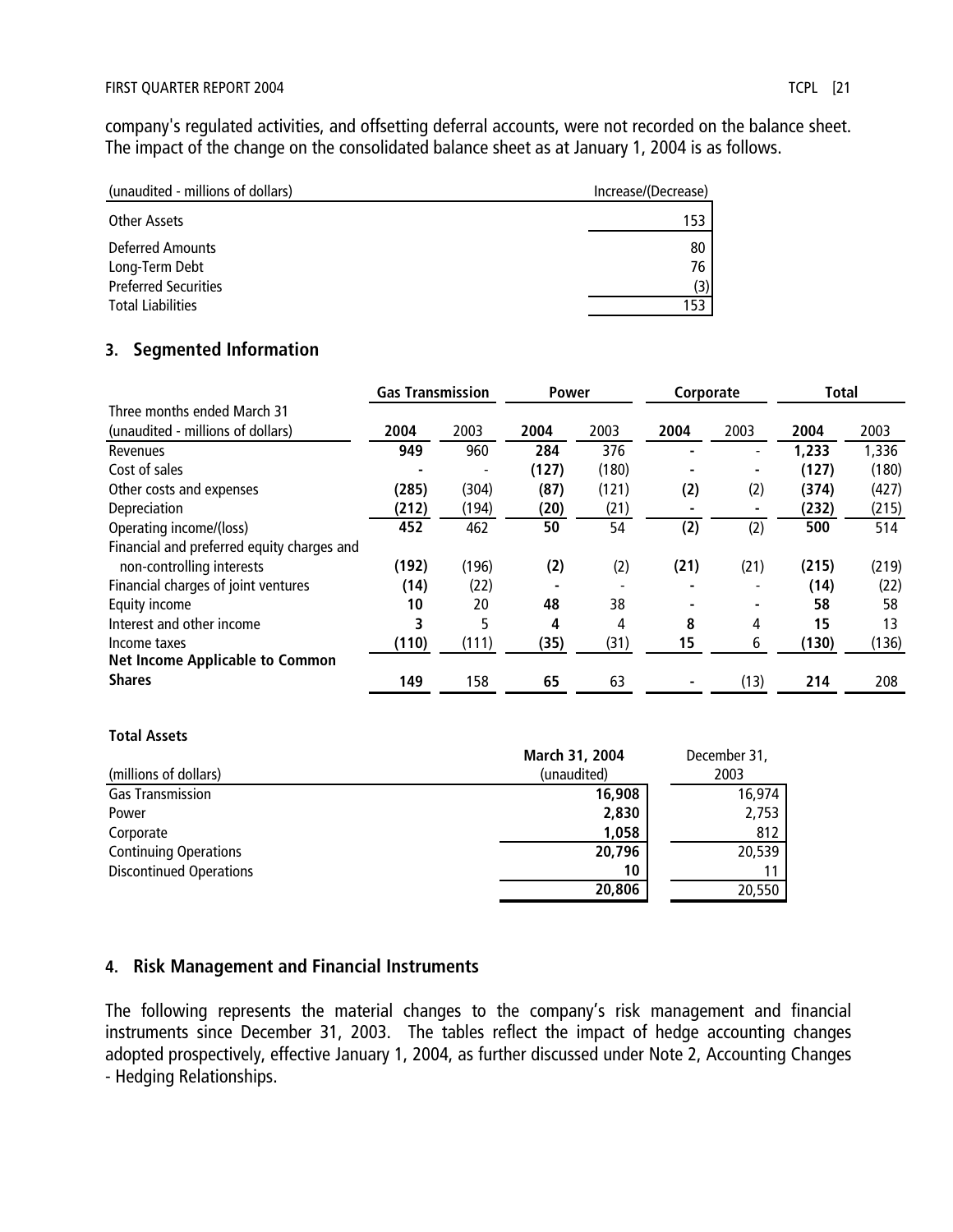#### Foreign Exchange and Interest Rate Management Activity

The company manages the foreign exchange risk of U.S. dollar debt, U.S. dollar expenses and the interest rate exposures of the Alberta System, the Canadian Mainline and the Foothills System through the use of foreign currency and interest rate derivatives. These derivatives are comprised of contracts for periods up to eight years. Certain of the realized gains and losses on interest rate derivatives are shared with shippers on predetermined terms.

| Asset/(Liability)<br>(millions of dollars) | March 31, 2004<br>(unaudited) |               | December 31, 2003        |               |  |
|--------------------------------------------|-------------------------------|---------------|--------------------------|---------------|--|
|                                            | Carrying<br>Amount            | Fair<br>Value | Carrying<br>Amount       | Fair<br>Value |  |
| <b>Foreign Exchange</b>                    |                               |               |                          |               |  |
| Cross-currency swaps                       | (21)                          | (21)          | (26)                     | (26)          |  |
| <b>Interest Rate</b>                       |                               |               |                          |               |  |
| Interest rate swaps                        |                               |               |                          |               |  |
| Canadian dollars                           | 23                            | 23            |                          | 15            |  |
| U.S. dollars                               | 9                             | 9             | $\overline{\phantom{0}}$ | 8             |  |

At March 31, 2004, the principal amounts of cross-currency swaps was US\$282 million (December 31, 2003 - US\$282 million). Notional principal amounts for interest rate swaps were \$769 million (December 31, 2003 - \$964 million) and US\$100 million (December 31, 2003 - US\$100 million).

The company manages the foreign exchange risk and interest rate exposures of its other U.S. dollar debt through the use of foreign currency and interest rate derivatives. These derivatives are comprised of contracts for periods up to nine years. The fair values of the interest rate derivatives are shown in the table below.

| Asset/(Liability)                         |             | March 31, 2004 |          | December 31, 2003 |  |  |
|-------------------------------------------|-------------|----------------|----------|-------------------|--|--|
| (millions of dollars)                     | (unaudited) |                |          |                   |  |  |
|                                           | Carrying    | Fair           | Carrying | Fair              |  |  |
|                                           | Amount      | Value          | Amount   | Value             |  |  |
| <b>Interest Rate</b>                      |             |                |          |                   |  |  |
| Interest rate swaps                       |             |                |          |                   |  |  |
| U.S. dollars                              | 44          | 44             |          | 37                |  |  |
| <b>Forward Foreign Exchange Contracts</b> |             |                |          |                   |  |  |
| U.S. dollars                              | (4)         | (4)            |          |                   |  |  |

At March 31, 2004, the notional principal amount for interest rate swaps was US\$550 million (December 31, 2003 - US\$500 million) and the principal amount of forward foreign exchange contracts was US\$200 million (December 31, 2003 - nil).

## **5. Acquisition**

On February 24, 2004, TCPL announced an agreement to acquire Gas Transmission Northwest Corporation (GTN) from National Energy & Gas Transmission Inc. for approximately US\$1.7 billion, including US\$0.5 billion of assumed debt and subject to closing adjustments. GTN is a natural gas pipeline company that owns and operates two pipeline systems. The acquisition is subject to bankruptcy